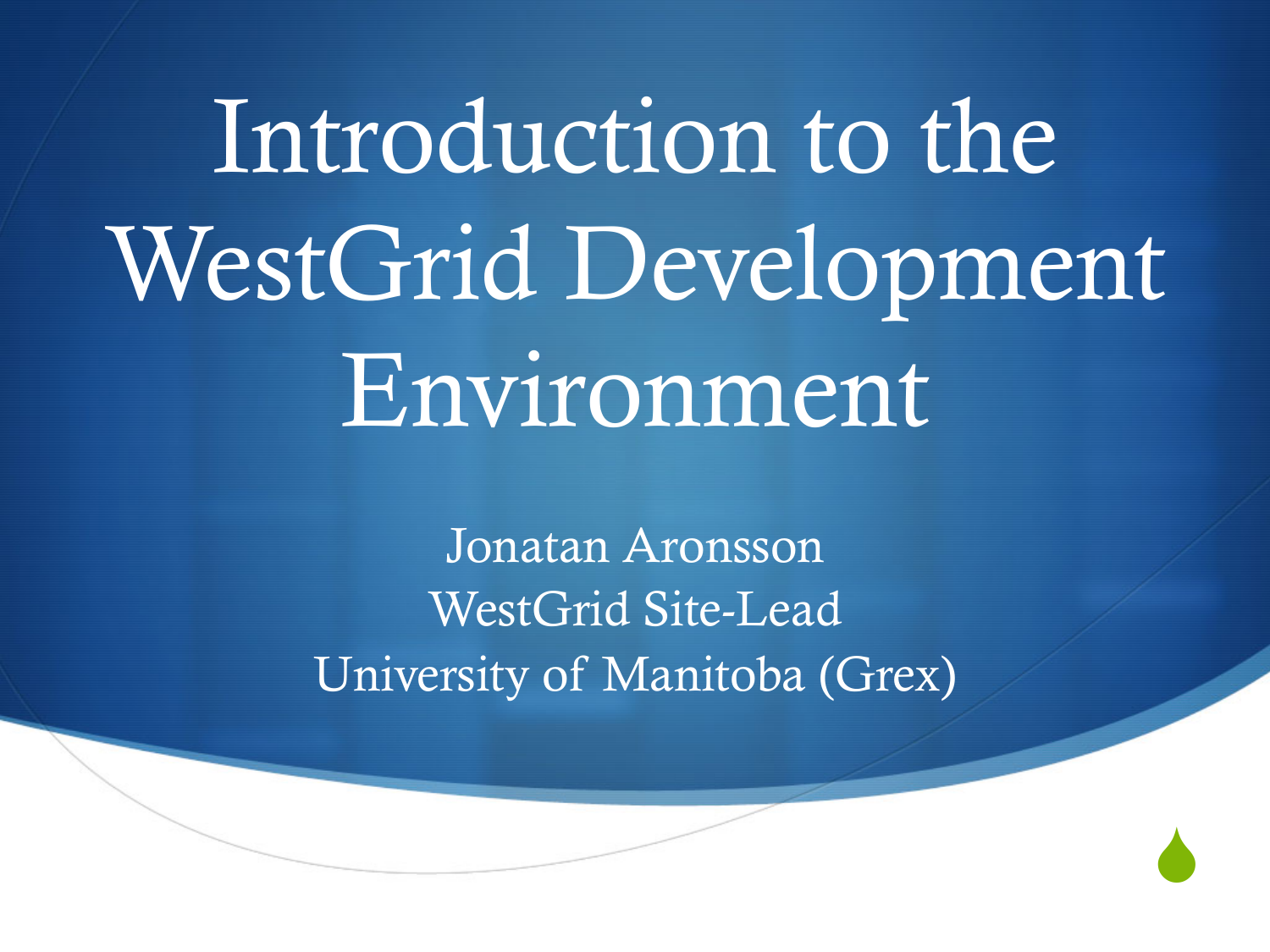#### Getting Help

 $\blacklozenge$  Single Email Address: support@westgrid.ca

- ◆ Local Support Staff
- Online Documentation
	- $\bullet$  www.westgrid.ca/support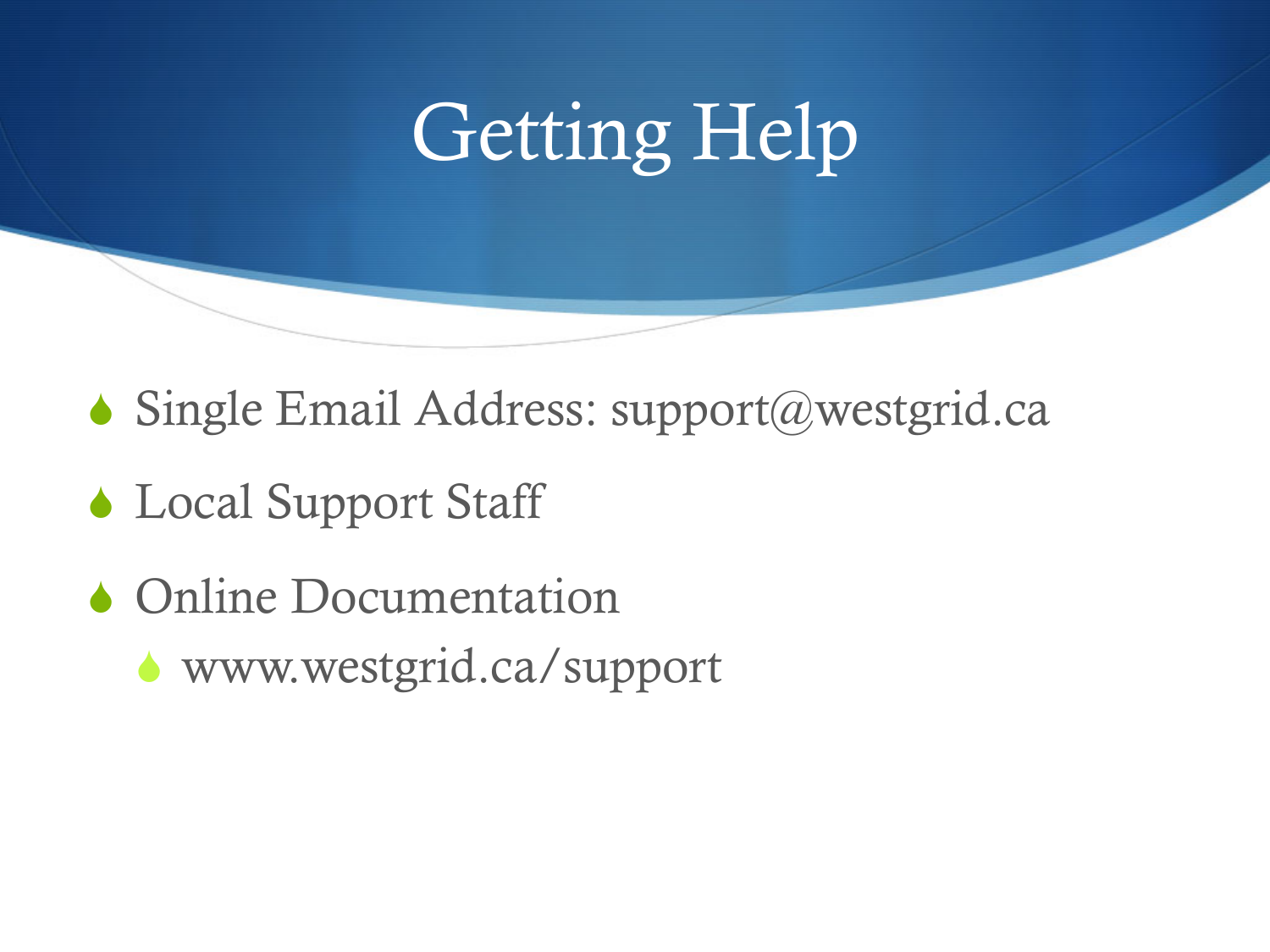#### Objective

- $\bullet$  Provide you with:
	- $\triangle$  An overview of development tools at WestGrid
	- Advice on how-to optimize code
	- Introduction to advanced optimization and parallelization
- $\bullet$  Focus on the Intel Compiler Suite
- $\bullet$  There is much more to talk about...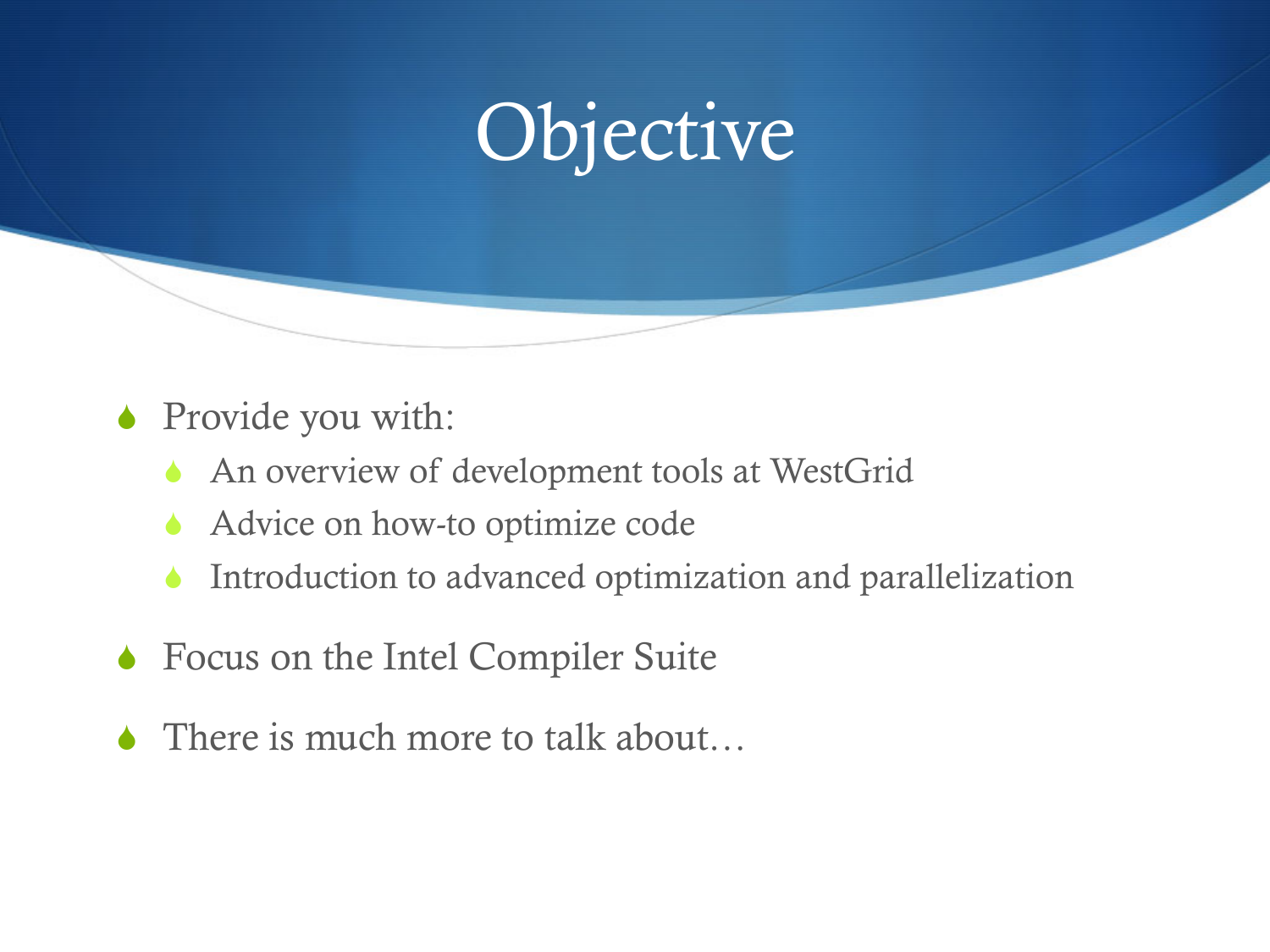

- $\triangle$  Available compilers within WestGrid
- $\bullet$  Optimization with compiler flags
- $\bullet$  Strategies for advanced optimization
- $\blacklozenge$  Brief introduction to parallelization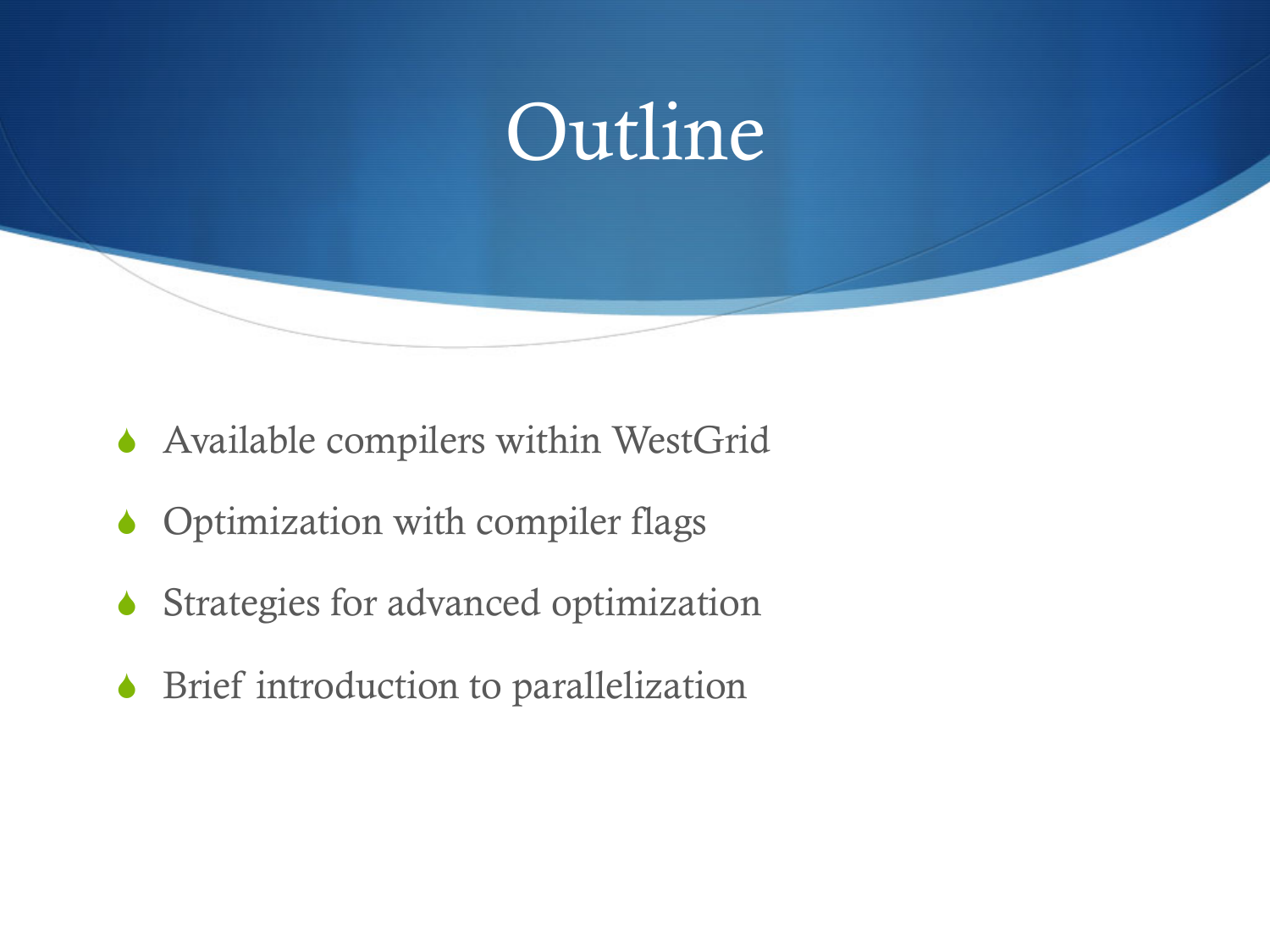

- All systems have the GNU and Intel compilers
- The PGI compilers are available on several WestGrid systems
- Use the compiler that works for your application
- Use multiple compilers if you develop your own code
	- Easier to find bugs
	- Make code more portable
- Compilers usually include debuggers and profilers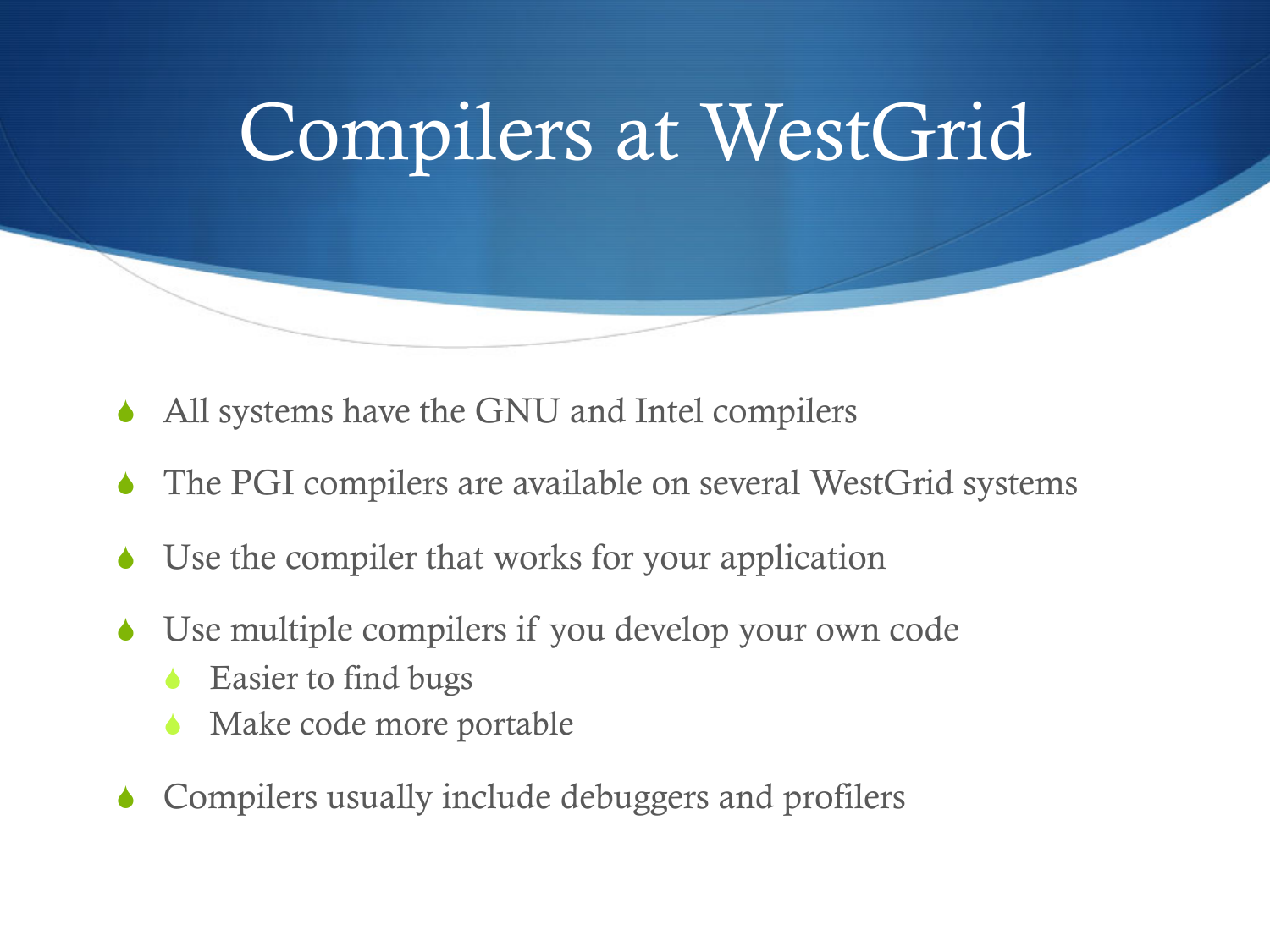#### GNU Compilers

- $\bullet$  The GNU compiler collection is free software and available for most operating systems and CPU architectures.
- $\bullet$  C, C++, Fortran compilers are on all WestGrid systems.
	- Java, Ada, Go, and more are also available
- $\bullet$  Support OpenMP and MPI parallelization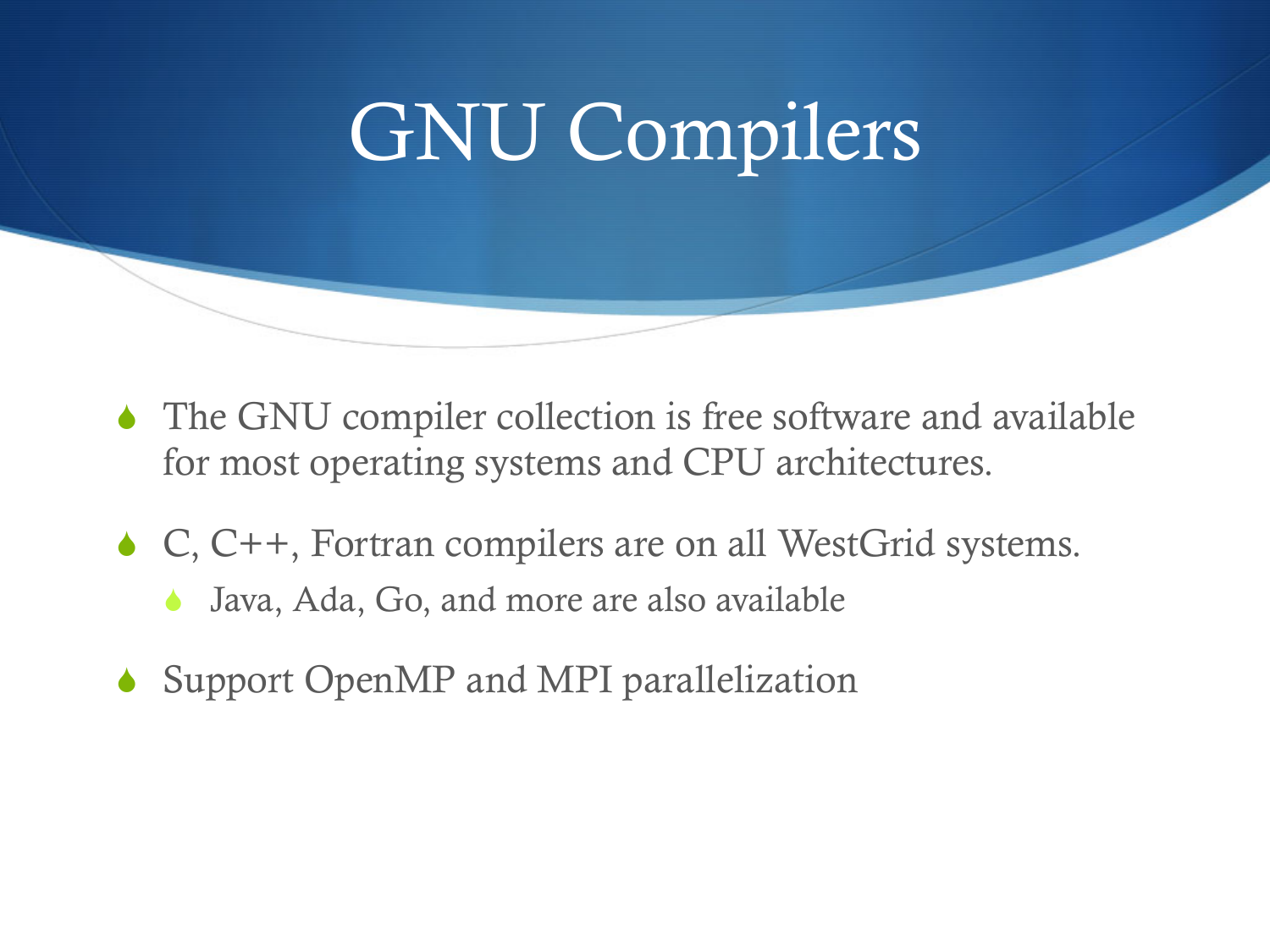### Intel Compiler Suite

- $\bullet$  C, C++, Fortran
- ◆ Development Tools: Profiler, Memory checker, Debugger, Thread/MPI Analyzers
- $\triangle$  Additional components (compatible with GNU)
	- Math Kernel Library (MKL)
	- Thread Building Blocks (TBB)
	- Integrated Performance Primitives (IPP)
- S Parallelization support: MPI, OpenMP, Clik Plus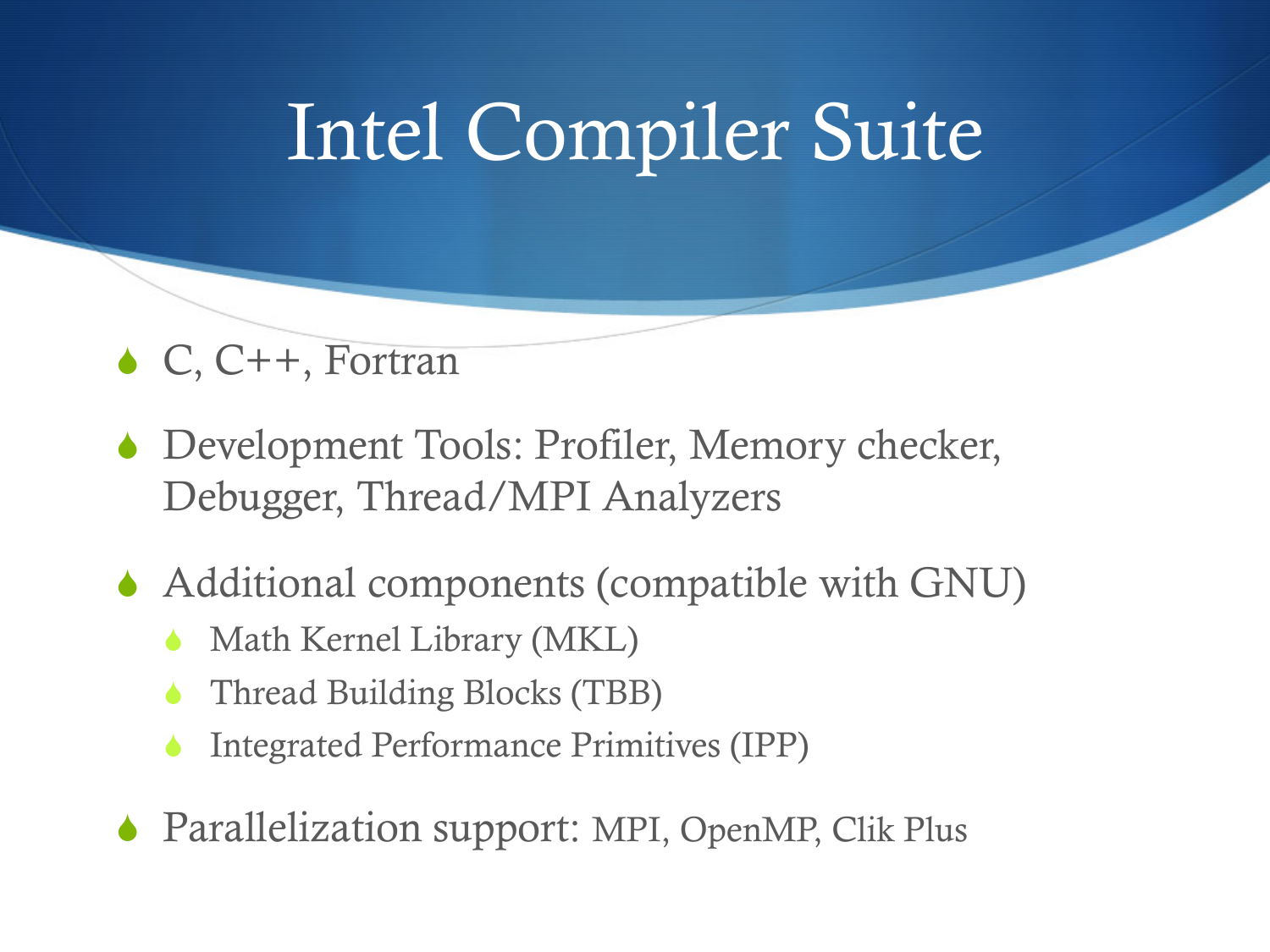#### Ask the Compiler

- $\blacklozenge$  The intel compiler can provide an optimization report with the -opt-report# flag
	- $\leftrightarrow$  # is a number between 1-3 (3 gives the most detailed information)
	- Report on how the code was optimized, for example
		- Which loops were unrolled or permuted
		- Deletion of unused code
	- $\triangle$  Provide advice on beneficial code modifications

```
icc -opt-report1 -c test.c
```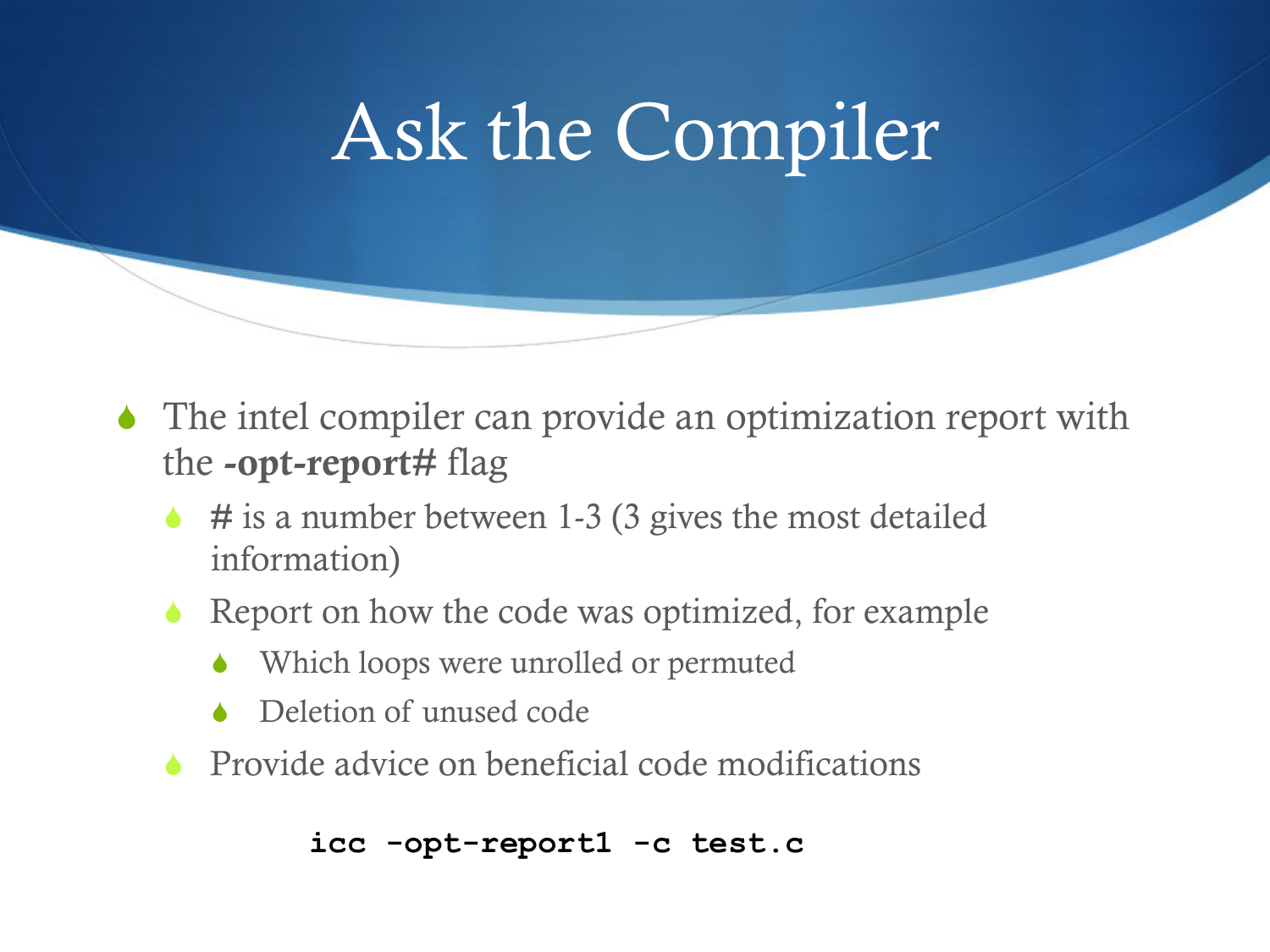#### Optimization Report

**icc -opt-report1 -c test.c** 

Poor memory locality: Array of structures detected Advice: Replacing Array of Structures by Structure of Arrays might help loopnest at lines: 160

Loop at line 144 completely unrolled by 10

test.c(190): loop was not vectorized: existence of vector dependence

Poor memory locality: Non-unit-stride memory reference detected Advice: Data transposing might help loopnest at lines: 290

Loop at line 391 completely unrolled by 10 (pre-vector)

Loop at line 359 completely unrolled by 10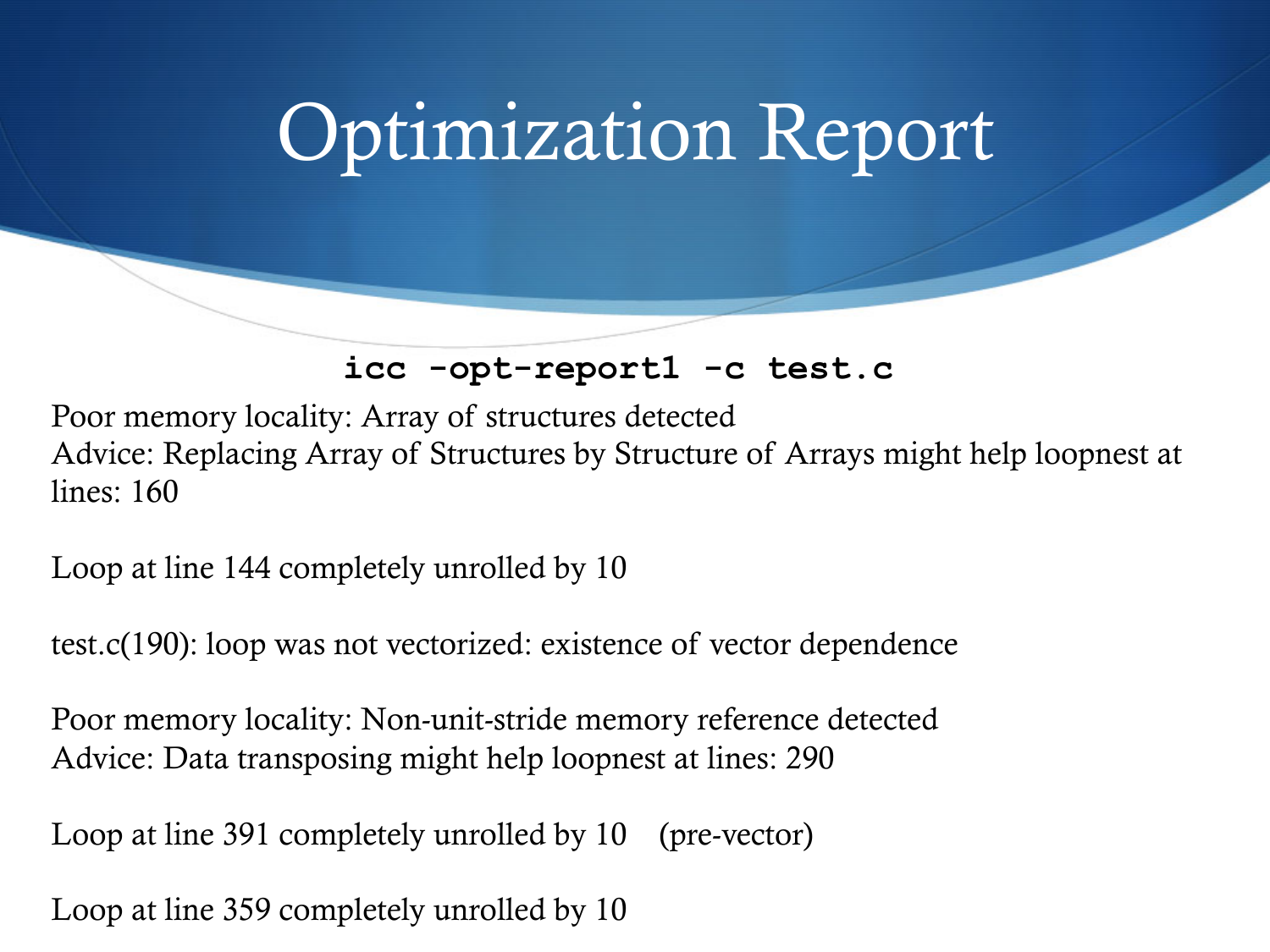#### Basic Optimization

- By default, the compiler tries to minimize the compilation time while making debugging predicable.
- Optimization can be enabled with:  $-O1$ ,  $-O2$ ,  $-O3$ 
	- Instructs the compiler to improve the performance (and/or code size)
	- Debugging may not be possible
	- -O1 enables basic optimizations
	- -O2 enables most optimizations
		- Recommended for general (non HPC) codes
	- -O3 enables -O2 and more aggressive strategies (e.g. loop transformations).
		- Recommend for heavy float-point calculations (HPC)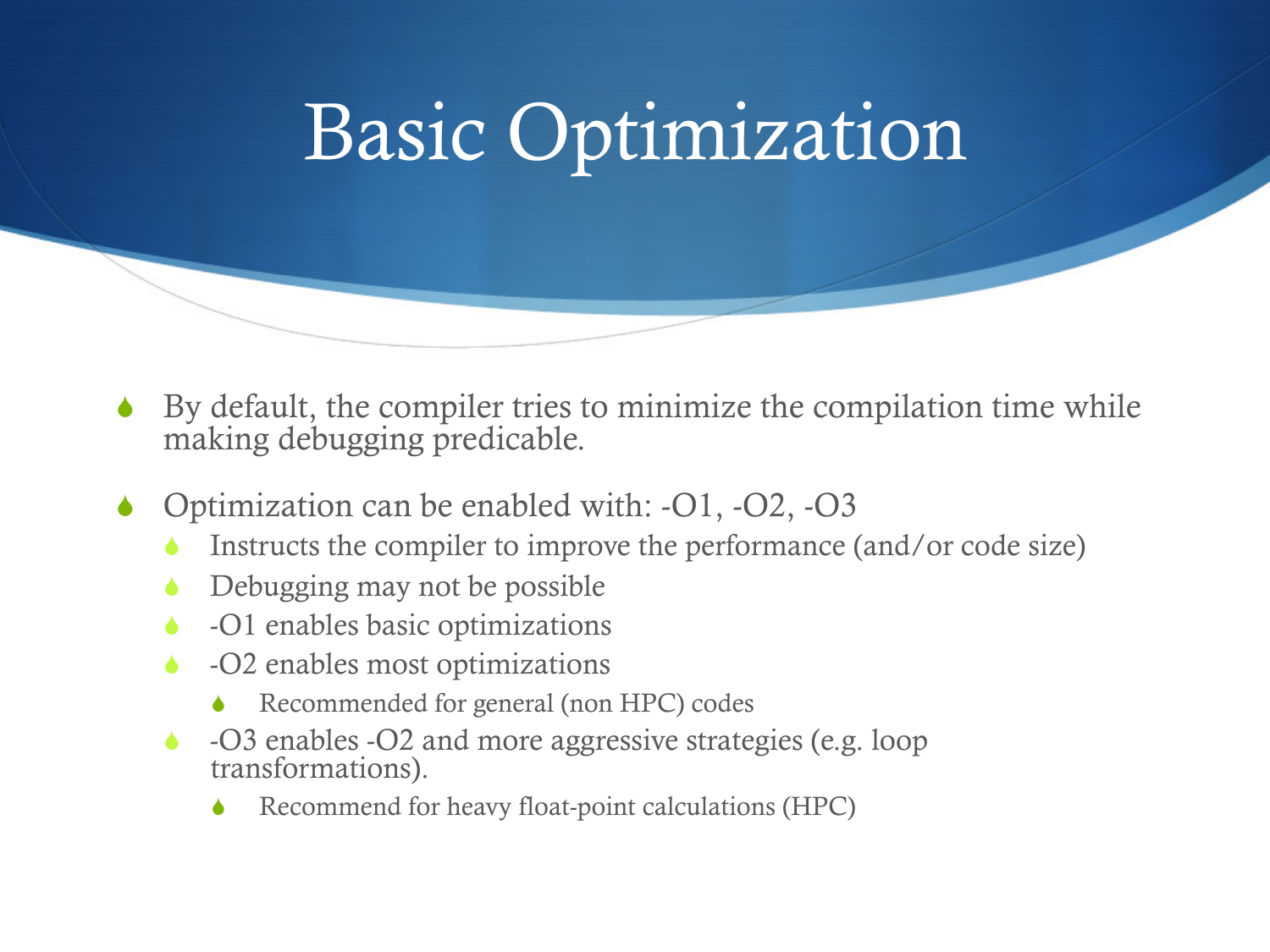## Typical Optimizations

#### Perform auto-vectorization

- $\bullet$  Enables SIMD operations (SSE/AVX instructions on modern processors)
- Inlining of functions
- Loop transformations
	- Loop distribution
	- Loop interchange
	- Loop fusion
	- Loop unrolling
- Data pre-fetching



*Source: software.intel.com*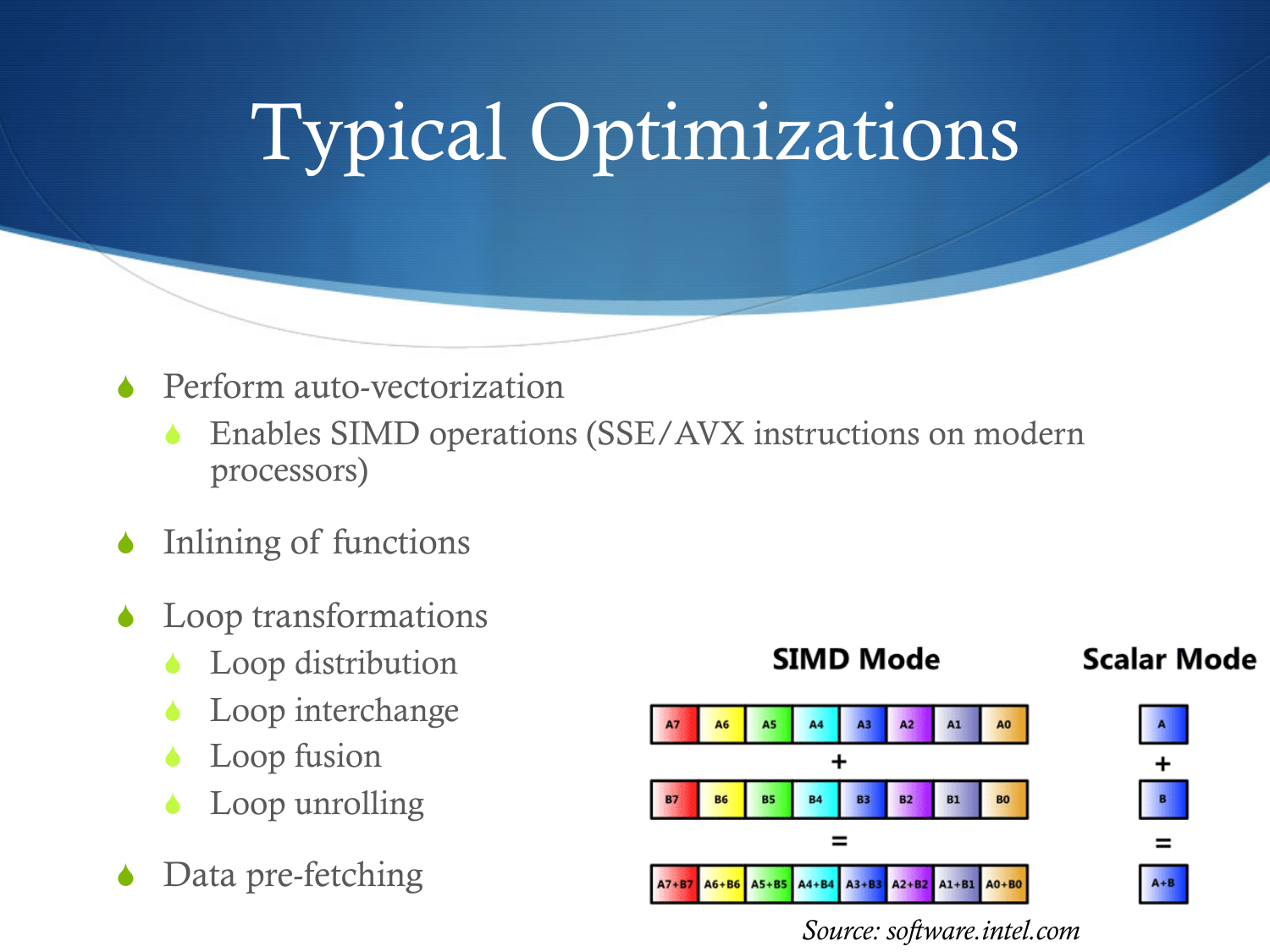#### CPU Specific Optimizations

- $\triangle$  Additional performance can be provided with CPU-specific optimizations
	- -m<code> Use all instructions up to <code> instruction set.  $\blacksquare$ 
		- $\bullet$  Optimize for both Intel and non-Intel processors
	- -x<code> Same as -m<code> but optimize for Intel processors and  $\epsilon$ only.
		- -xsse4.2 Use up to the SSE4.2 instruction set (Intel Xeon 55xx or newer)
		- -xhost use all instructions on the host CPU
	- -ax<code> Add additional code paths for processors that have the  $<$ code> instruction set
		- One executable that is optimized for multiple CPU architectures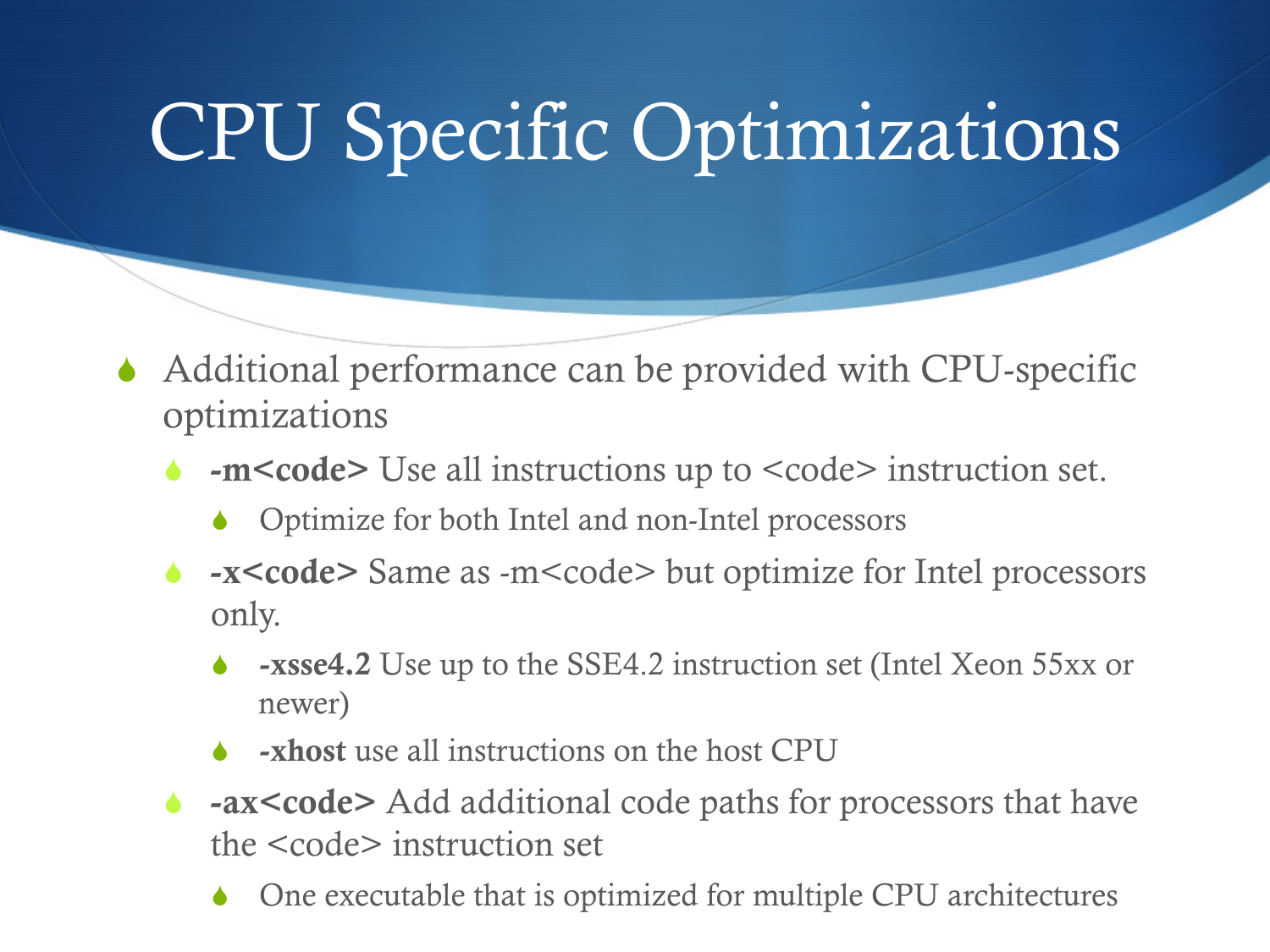#### CPU Specific Optimizations

- $\triangle$  The Bugaboo and Jasper clusters have mixed CPUs
	- $\bullet$  Use: -xsse3 -axsse4.2,sse4.1
- ◆ On other WestGrid systems you can use -xhost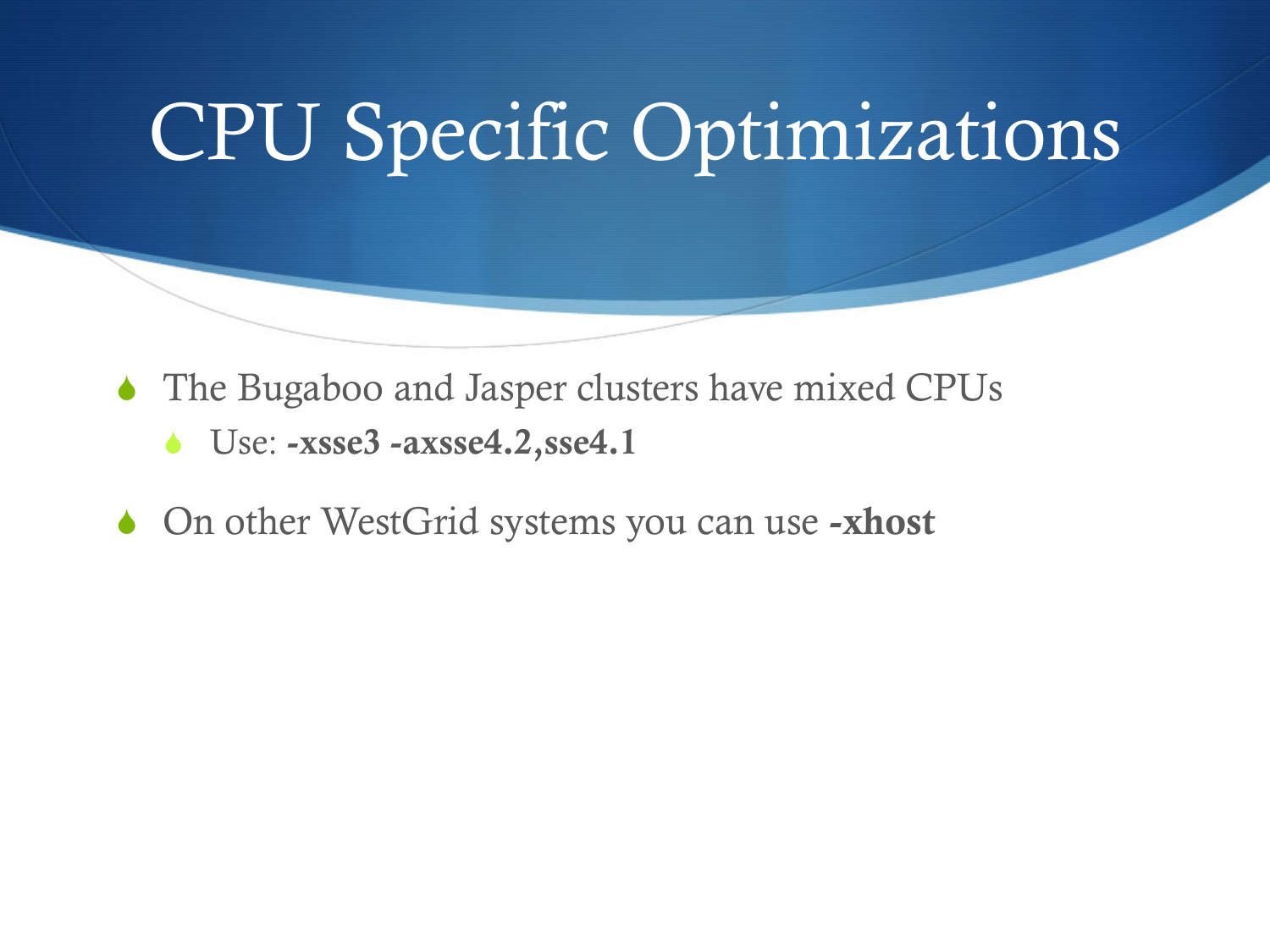#### Interprocedural Optimization

- Interprocedural Optimization (IPO) analyzes the whole program to perform global optimizations, including
	- eliminate duplicated code
	- improve memory layout and locality.
- $\triangle$  The Intel compiler support two modes
	- $\bullet$  -ip Single-file IPO
	- -ipo Multi-file IPO (whole program optimization)
- $\bullet$  Specify -ipo at both compilation and linking

```
icc –ipo -c test.c
icc –ipo test.o –o test
```

```
NOTE: -ipo can be 
very expensive for 
large codes and can 
fail. We recommend 
-ip in general.
```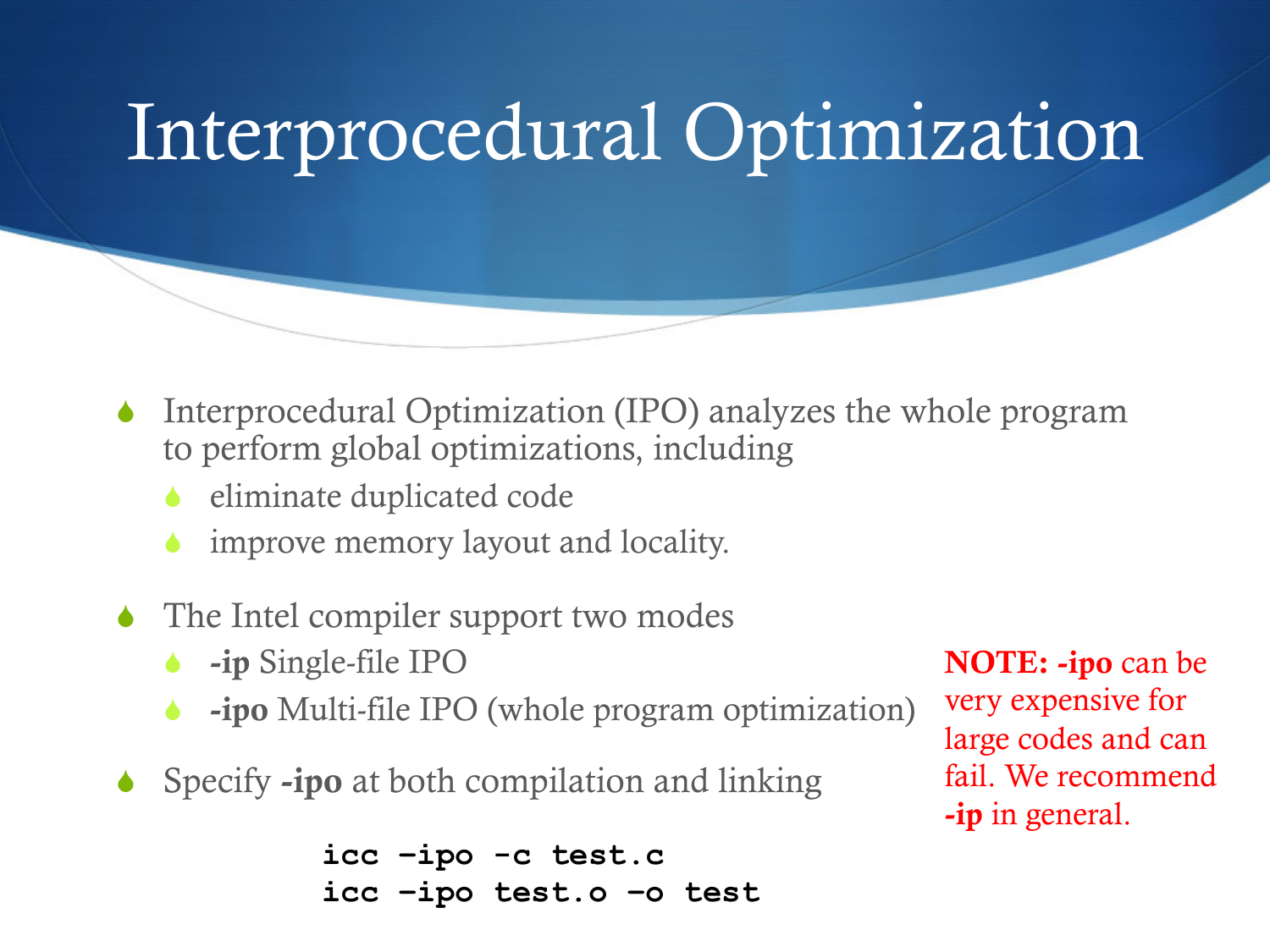#### IPO

**icc -ipo -opt-report1 -opt-report-phase=ipo**

<mesh.c;22:25;IPO INLINING;cmpPeY;0> INLINING REPORT: (cmpPeY) [2/14=14.3%]

<tree.c;-1:-1;IPO DEAD STATIC FUNCTION ELIMINATION;ShiftInnerToInner;0> DEAD STATIC FUNCTION ELIMINATION:

(ShiftInnerToInner)

Routine is dead static

```
<tree.c;28:39;IPO INLINING;buildTree;0> 
INLINING REPORT: (buildTree) [11/14=78.6%]
```
 $\Rightarrow$  InitMesh(4) (isz = 69) (sz = 78 (21+57))

 $\Rightarrow$  initBiomials(13) (isz = 37) (sz = 40 (21+19))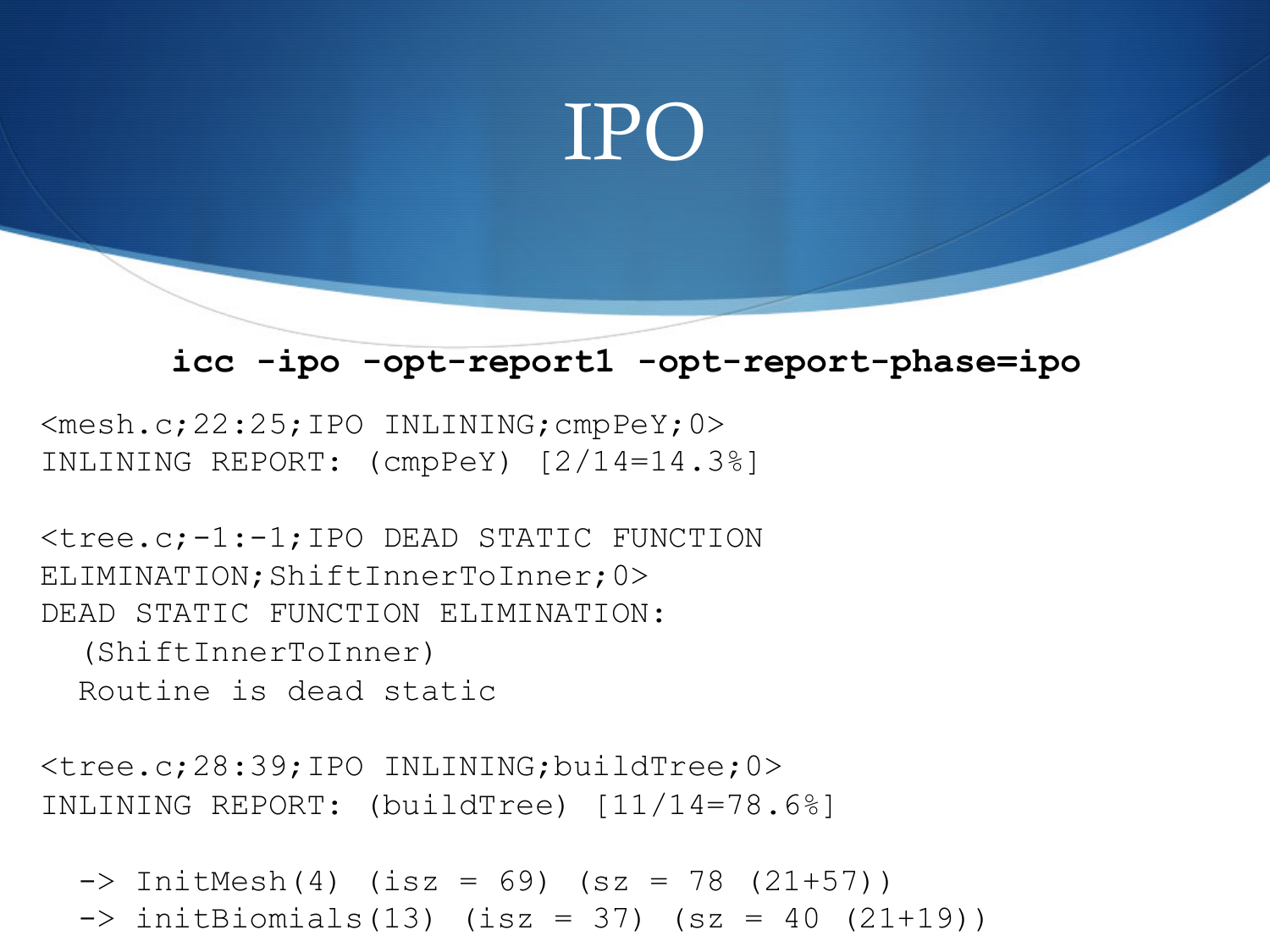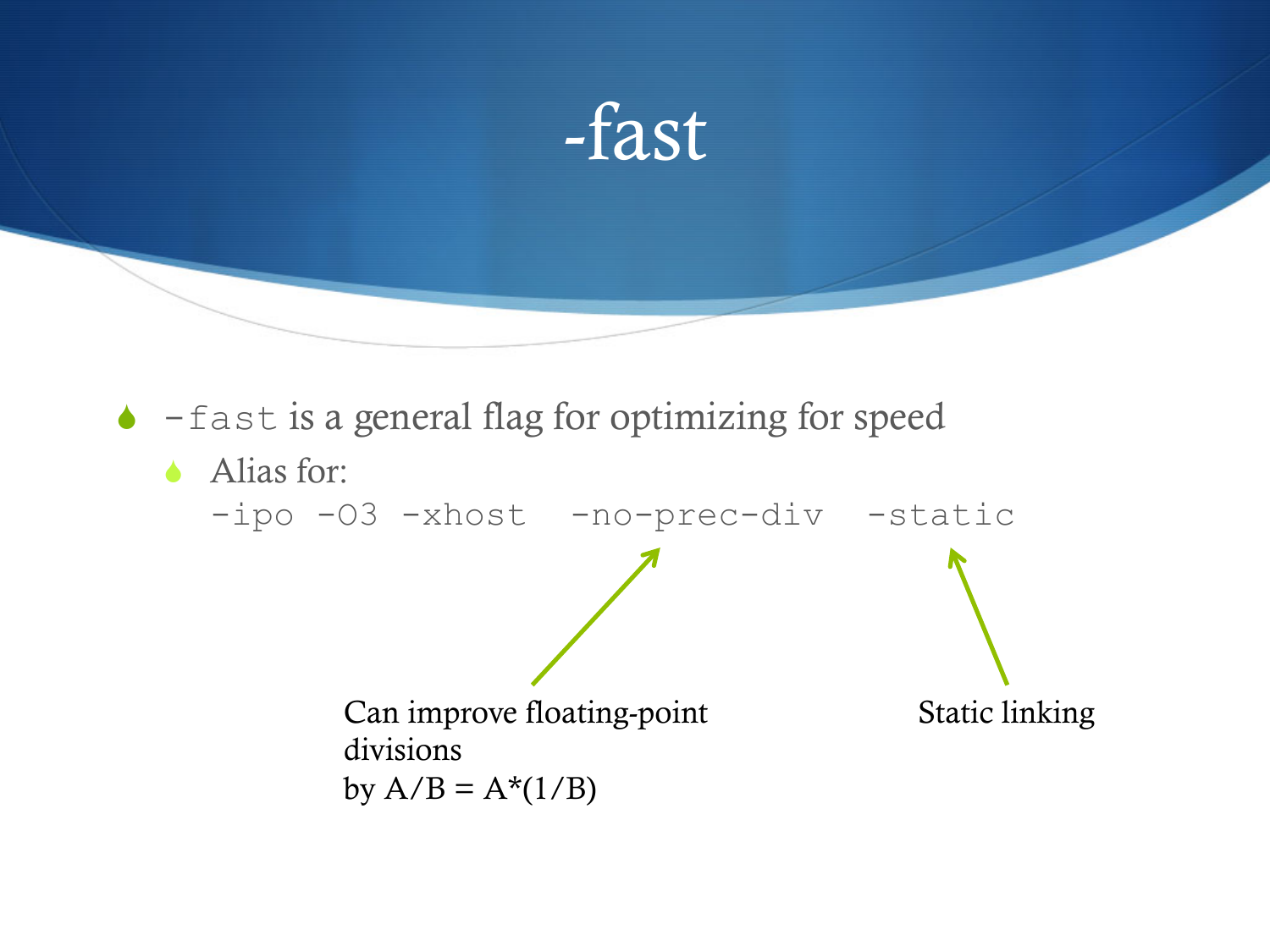# Profile Guided Optimization (PGO)

- $\bullet$  The compiler make general optimizations about your code without knowing how you use the code and/or what kind of input parameters you feed your program.
	- Those optimization may not be optimal and can even slow down your code
- $\triangle$  PGO lets you provide a real program trace to the compiler in order to tell the compiler what to expect
- $\bullet$  The profiled dataset should be statistically representative of the typical usage
	- Otherwise, it may harm the performance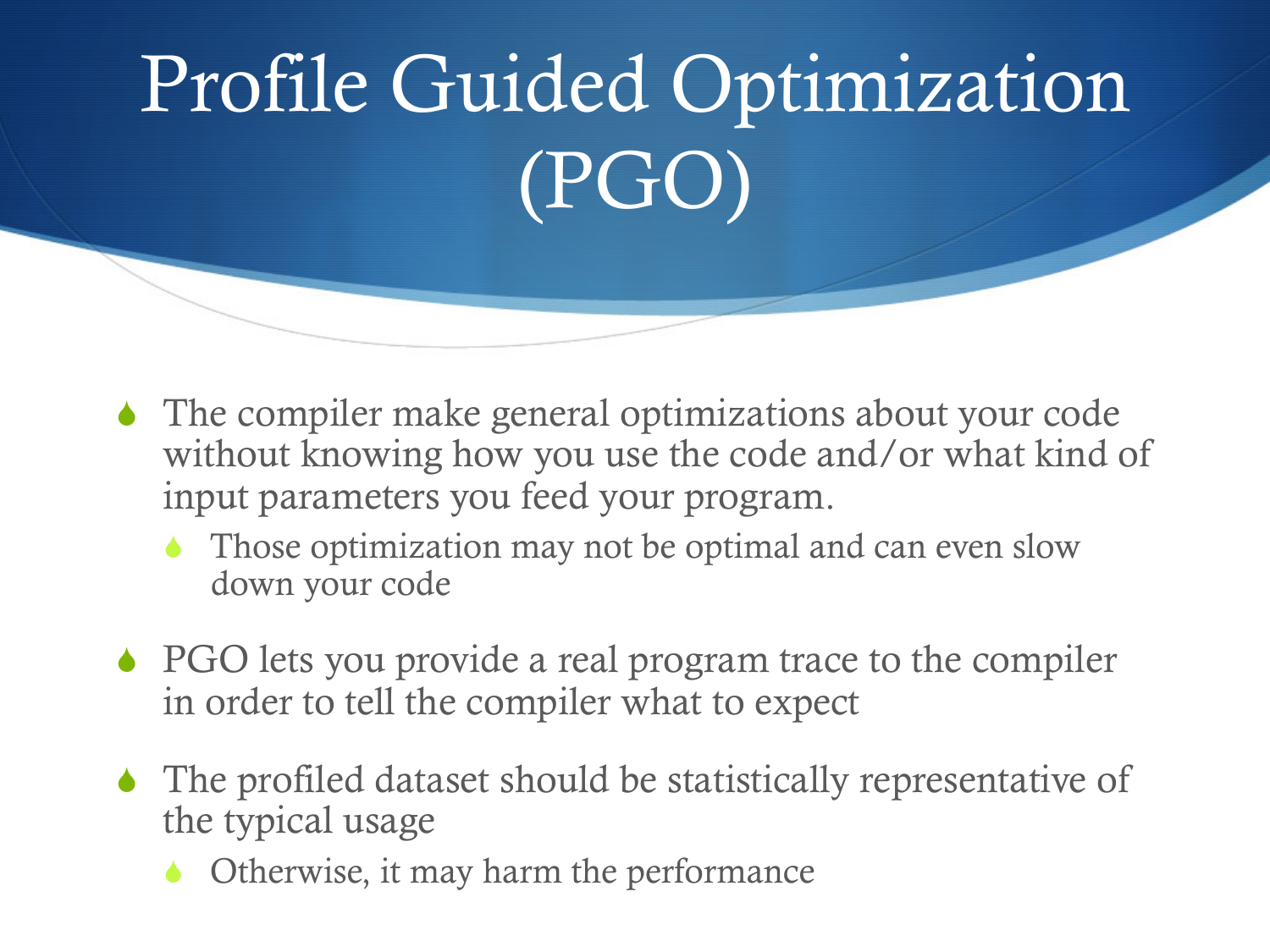

- ♦ 3-phase procedure to compile with PGO
- $\bullet$  1) Compile with -prof-gen without optimizations
- $\triangle$  2) Run your code with a characteristic dataset
	- $\triangle$  Ideally one that run quickly since the code is not optimized
	- This should generate a file **pgopti.dpi**
- $\bullet$  3) Re-compile with -prof-use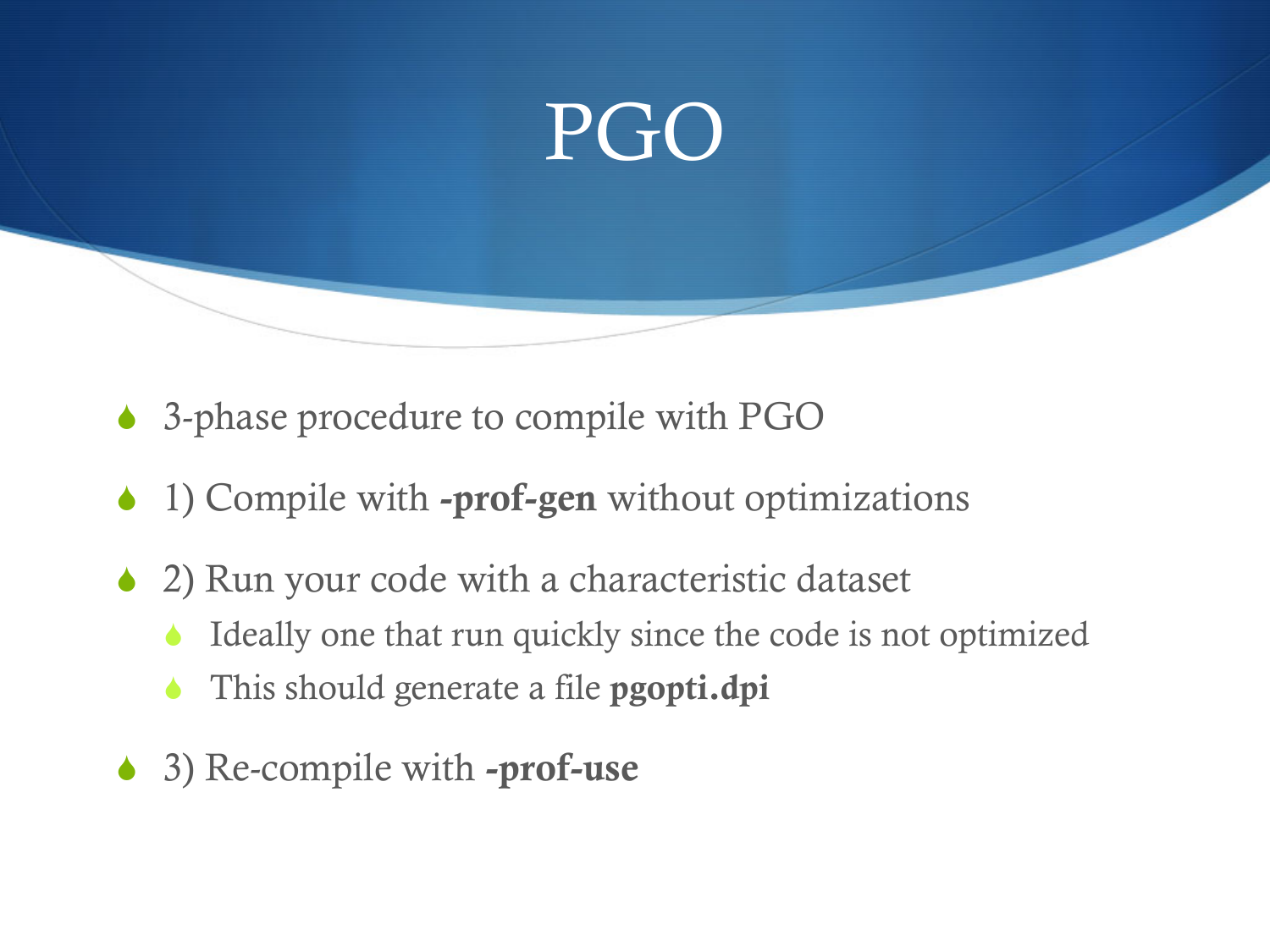#### Example

| gcc                                        | 29.9s           |
|--------------------------------------------|-----------------|
| $\rm gcc$ -O3                              | 21.5s           |
| gcc -O3 -ftree-vectorize -<br>march=native | 20.4s           |
| $\textsf{icc}$ -O0                         | 19 <sub>s</sub> |
| $\textsf{icc}$ -O3                         | 13.2s           |
| icc -03 -xhost                             | 12.6s           |
| icc -O3 -xhost -ip                         | 12.6s           |
| icc -O3 -xhost -ipo                        | 12s             |
| ADD-prof-use                               | 12s             |
| ADD -fno-alias                             | 7.7s            |
| ADD-complex-limited-range                  | 7.5s            |

Solves an N-body problem with 1,000,000 bodies using the Fast Multipole Algorithm

Dangerous optimizations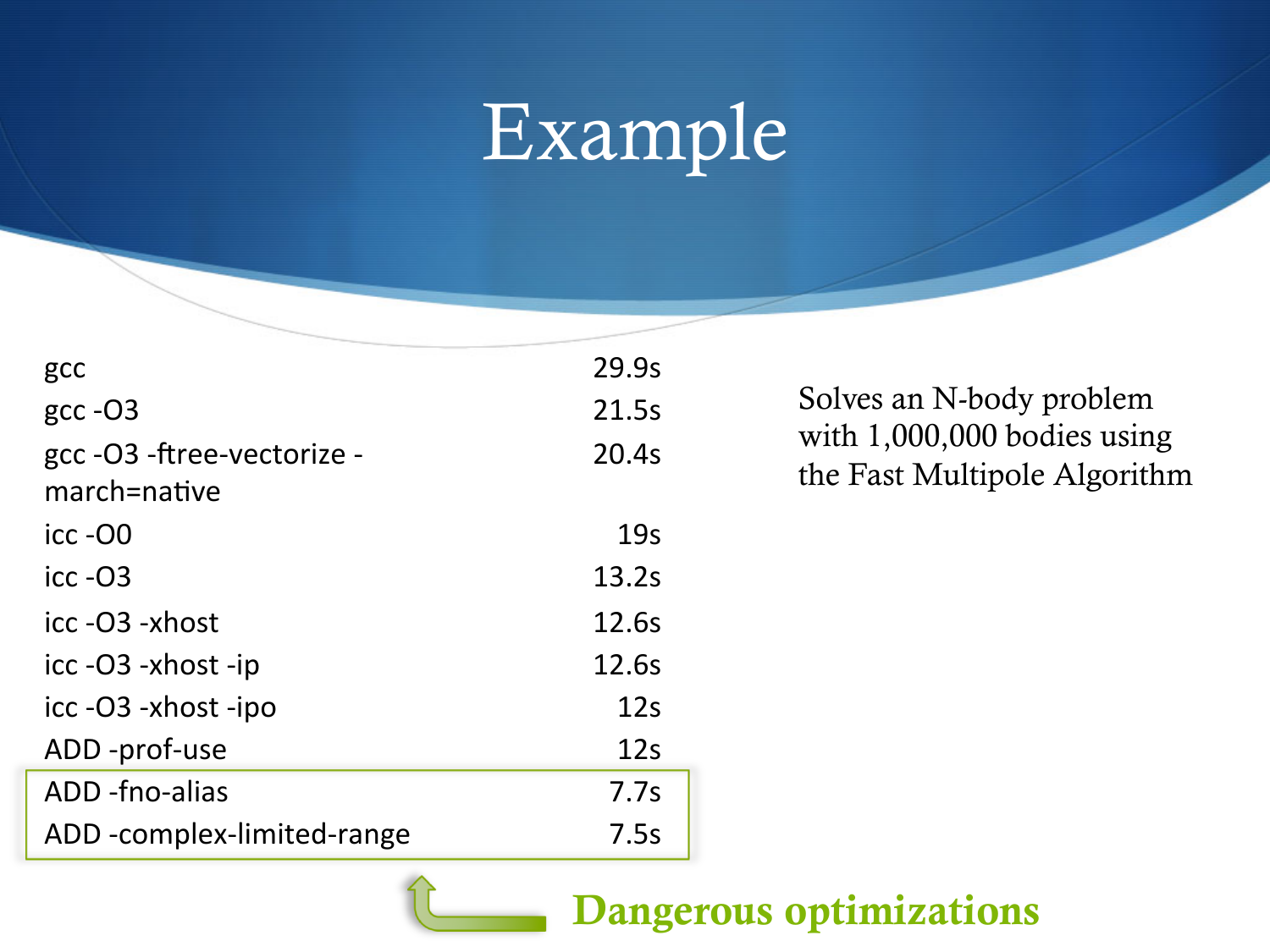#### Advanced Optimization

- $\bullet$  Beyond the automatic optimization, we will need to modify the source code
- $\bullet$  Only minor changes may be required.
	- Embed hints (pragmas) to the compiler
	- No changes to the actual program code
- $\triangle$  Strategy
	- Profile your code and identify hot spots
	- Focus your efforts on the hot spots (80/20 rule)
	- Use feedback from compiler (and profiler) to apply optimizations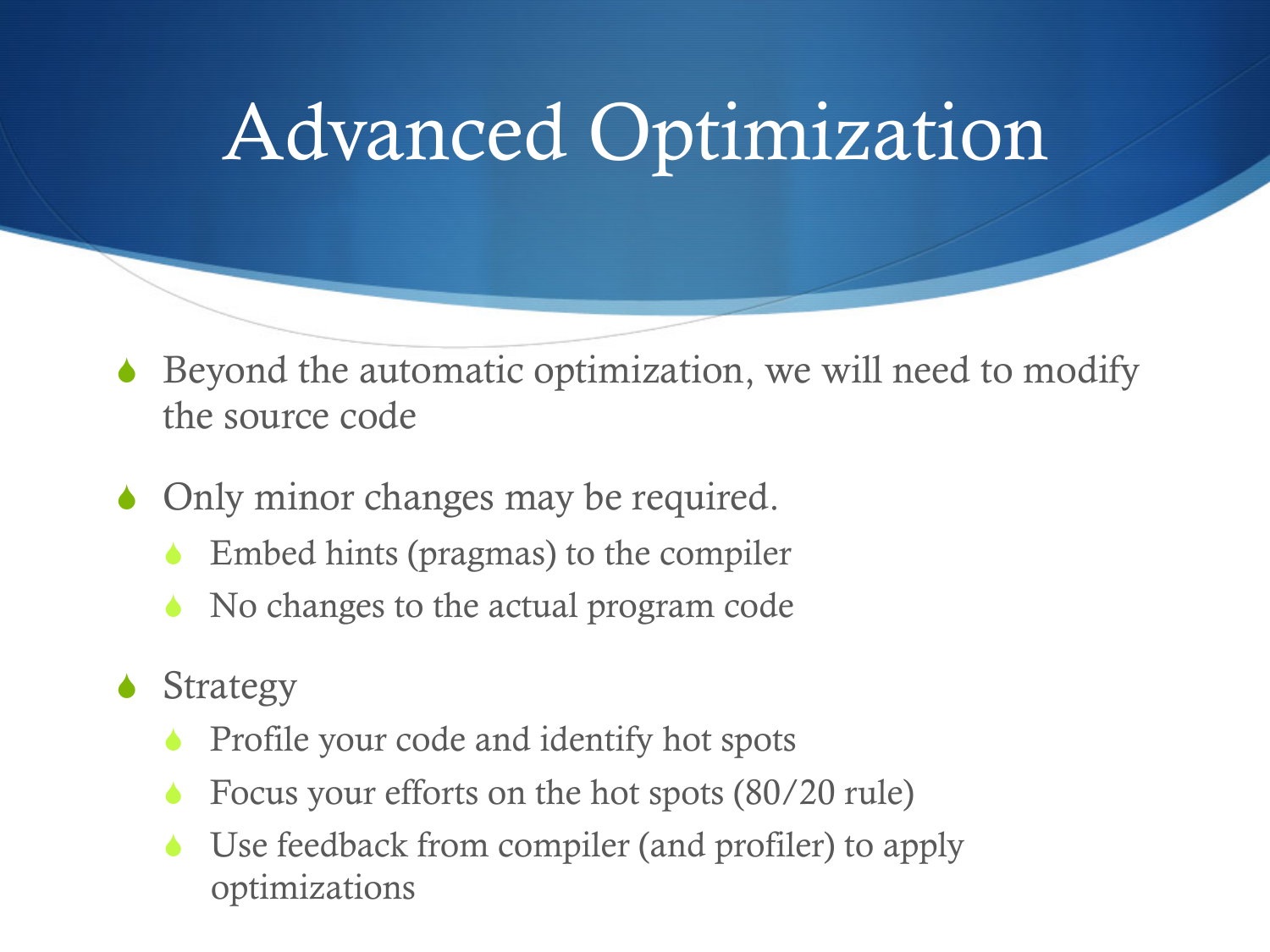#### Vectorization

for  $(i=0; i \le n; i++)$  $a[i] = b[i] * c[i];$  **#pragma simd** for  $(i=0; i \le n; i++)$  $a[i] = b[i] * c[i];$ 

The compiler does not know if a, b, c overlap in memory  $\Rightarrow$  No SIMD

Tell the compiler that a, b, c are independent => SIMD

- Tell the compiler when vectorization is safe with #pragma SIMD
	- Many more options are available with the SIMD keyword
	- Fortran: **!DIR\$ SIMD**
- Use -vec-report#  $(\# = 1, \ldots, 6)$  to get advice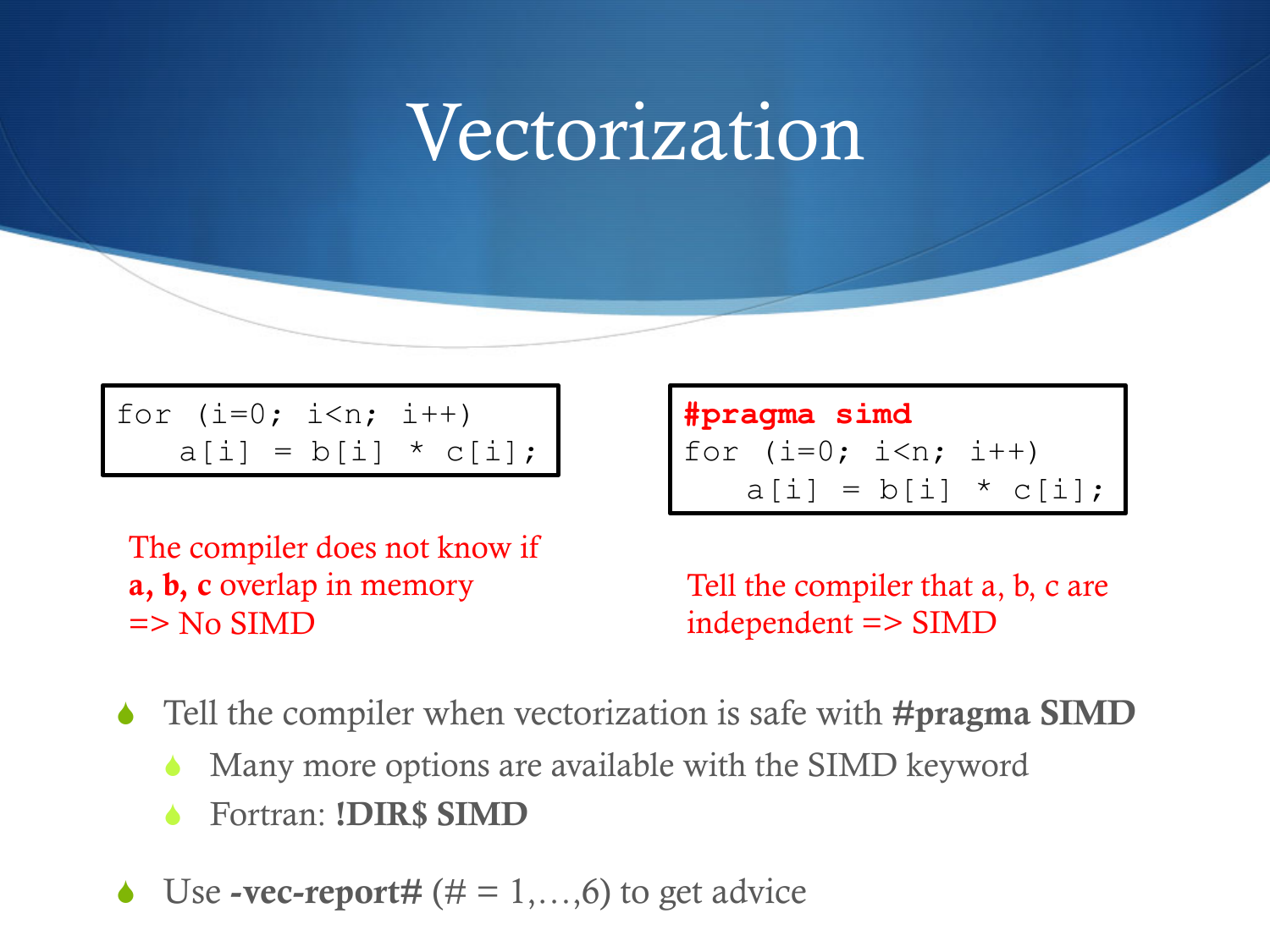

- $\triangle$  Another strategy for enabling vectorization is to use array notation
	- Provided with the Cilk Plus  $C/C++$  extensions
		- S Fully supported in the Intel Compilers and in a branch of GCC 4.8
	- Already in Fortran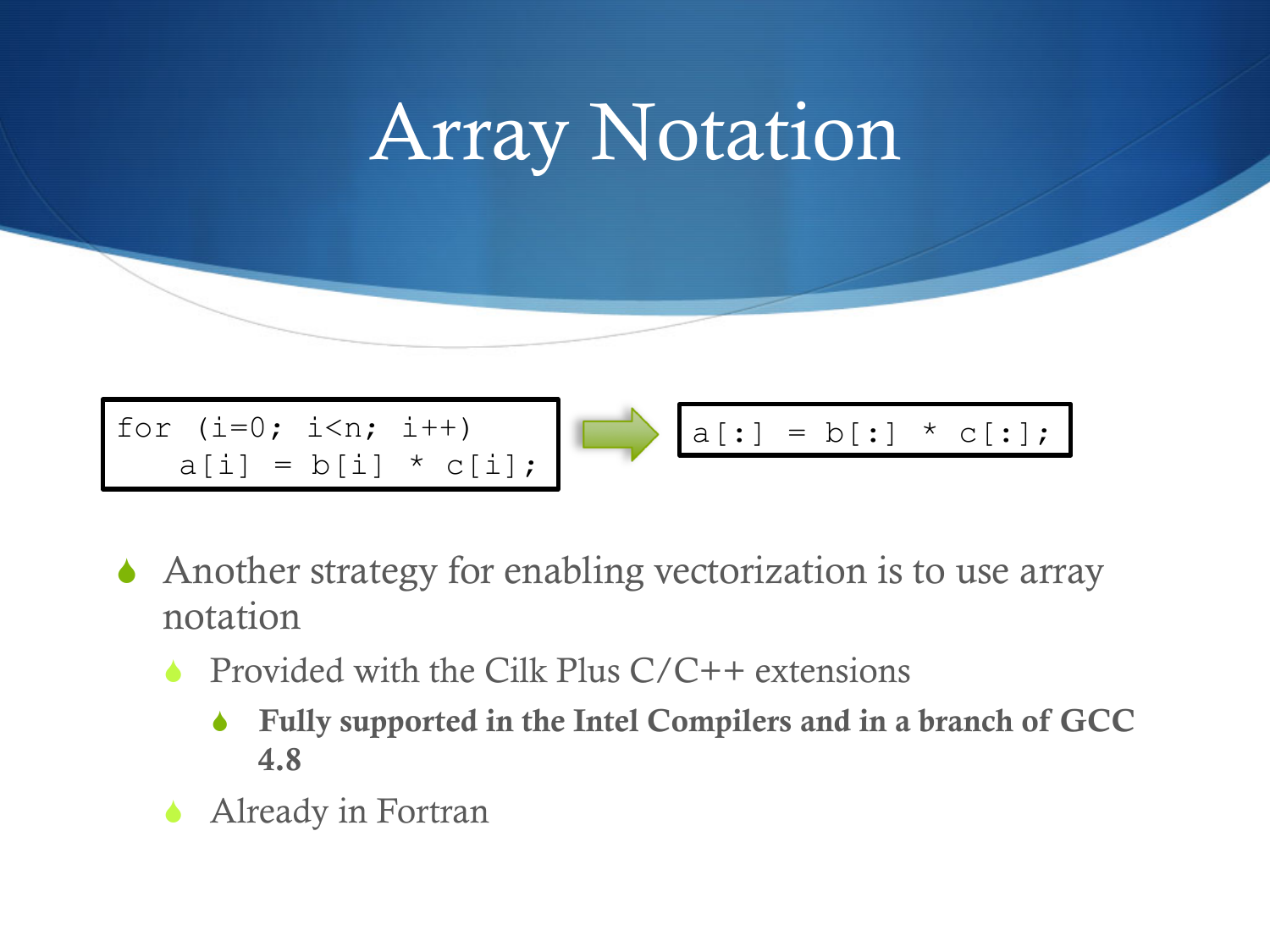#### More Optimization

- $\bullet$  So far we have optimized our code by
	- Using compiler flags
	- Making code changes based on advice given by the compiler
	- Vectorizing code
- $\triangle$  What's next?
	- **SEPROFILE YOUT CODE repeatedly**
	- $\bullet$  Optimize for memory/cache throughput (maximize FLOPs)
		- Often requires algorithmic redesign by a programmer who understands the hardware architecture! => Forget it unless you are black belt
	- Use existing libraries with pre-optimized routines
	- Parallelize code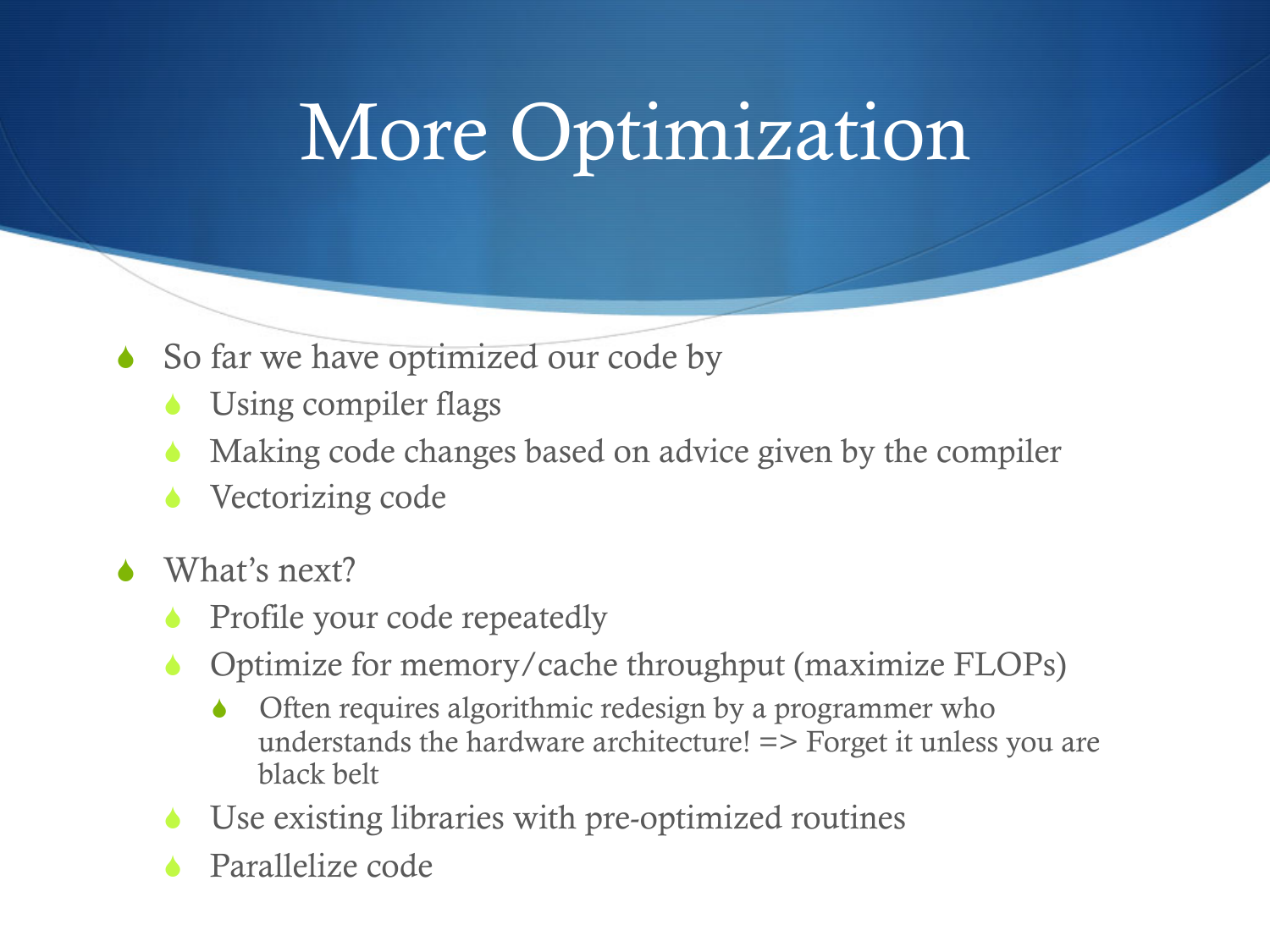#### Intel MKL

- $\bullet$  The Intel Math Kernel Library (MKL) library is available on all WestGrid systems and include:
	- **S** Linear Algebra
		- BLAS
		- **LAPACK**
		- $\bullet$  ScaLAPACK
		- Sparse solvers
	- **FFT** 
		- **Multidimensional**
		- **FFTW** interface
		- **Cluster FFT**
- $\triangle$  Vector math
- Random Number Generators
- **Statistical Methods**
- **Others** 
	- $\bullet$  Nonlinear optimization
	- ◆ PDE Solvers
	- Data fitting
	- More …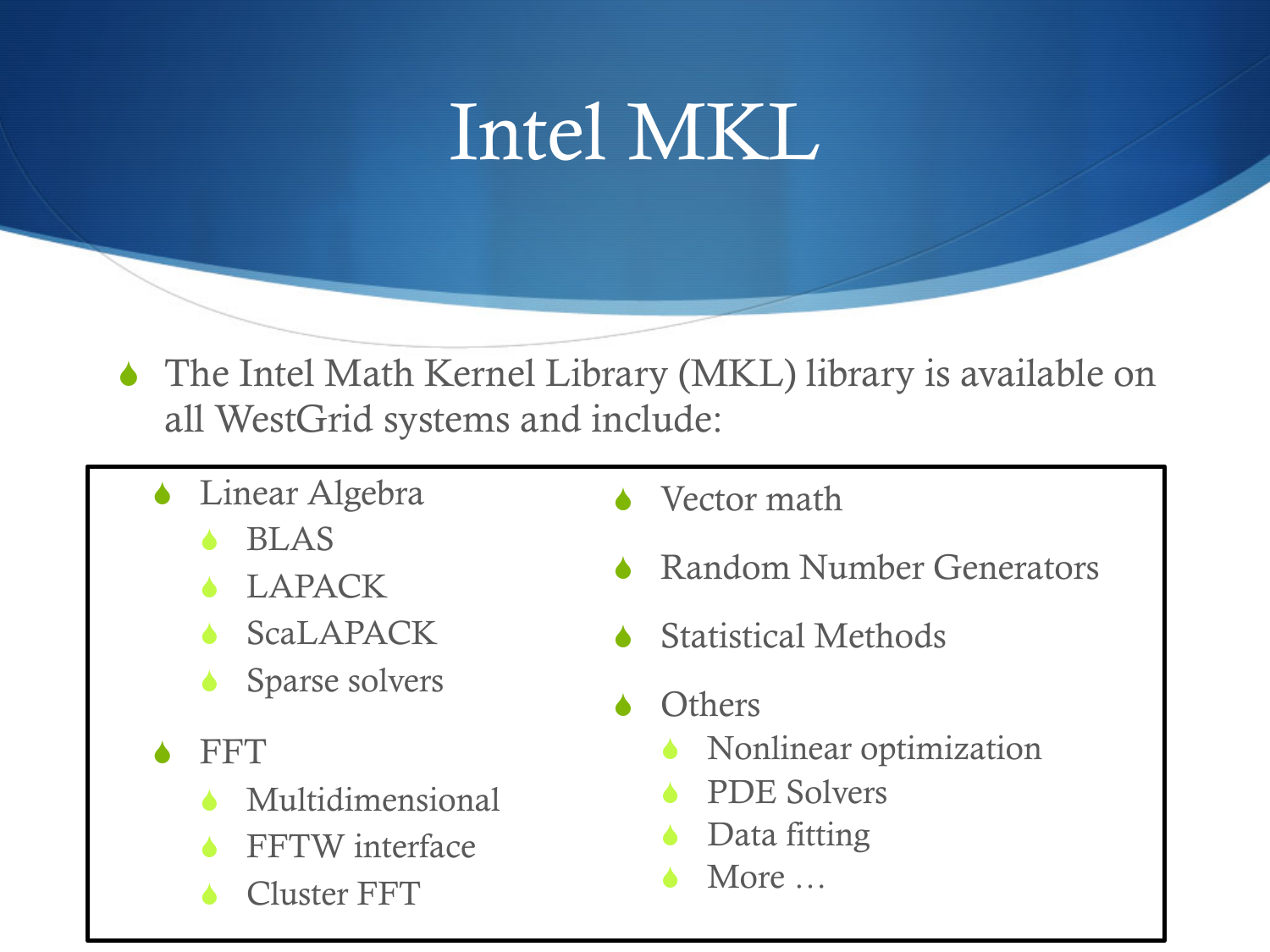## Using MKL

#### Use: http://software.intel.com/en-us/articles/intel-mkl-link-line-advisor

| Intel® Math Kernel Library (Intel® MKL) Link Line Advisor v4.0 |  |  |  |  |
|----------------------------------------------------------------|--|--|--|--|
| Reset                                                          |  |  |  |  |

| Select Intel® product:                                             | $Intel(R)$ MKL $11.1$                                               | ÷               |
|--------------------------------------------------------------------|---------------------------------------------------------------------|-----------------|
| Select OS:                                                         | <select operating="" system=""></select>                            | ÷               |
| Select usage model of Intel® Xeon<br>Phi <sup>™</sup> Coprocessor: | <select model="" usage=""></select>                                 |                 |
| Select compiler:                                                   | <select compiler=""></select>                                       | $\frac{h}{\pi}$ |
| Select architecture:                                               | <select architecture=""></select>                                   | ÷               |
| Select dynamic or static linking:                                  | <select linking=""></select>                                        |                 |
| Select interface layer:                                            | <select interface=""></select>                                      | ÷               |
| Select sequential or multi-threaded<br>layer:                      | <select threading=""></select>                                      |                 |
| Select OpenMP library:                                             | <select openmp=""></select>                                         |                 |
| Select cluster library:                                            | CDFT (BLACS required)<br>ScaLAPACK (BLACS required)<br><b>BLACS</b> |                 |
| Select MPI library:                                                | <select mpi=""></select>                                            |                 |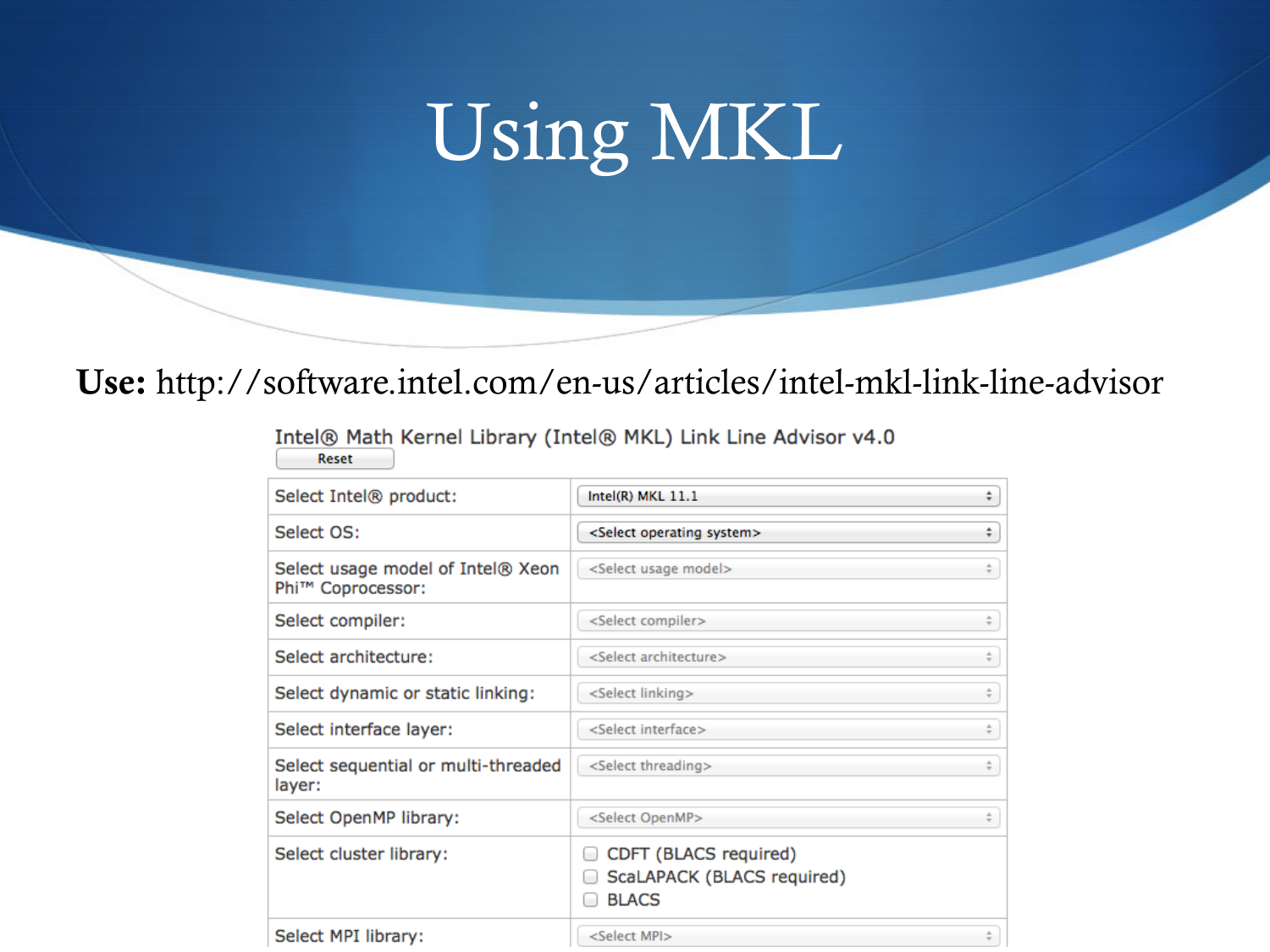#### More Libraries

- $\triangle$  WestGrid supports a large number of libraries
	- See: www.westgrid.ca/support/software
	- We install libraries when users request them
- $\bullet$  Look for a library that can do the job before developing new code
	- Libraries are often well optimized
	- Save time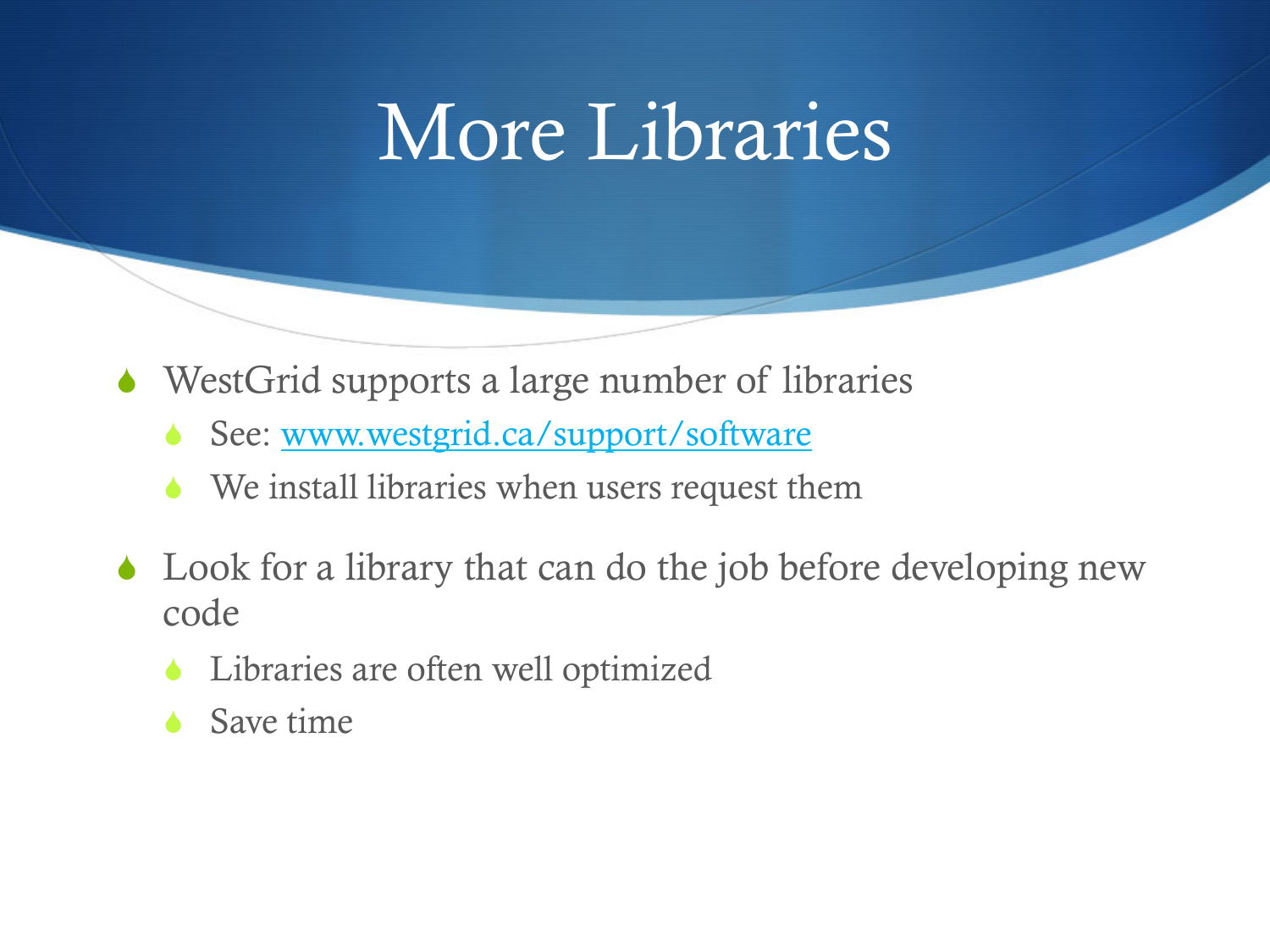#### Parallelization

- $\bullet$  To further improve the performance of our code, we may write parallel code
- $\bullet$  The challenge in parallel programming is to take our algorithm and divide the computations into pieces that can run across multiple processors
	- The most common approach is to divide up the data
	- Another approach is divide up the algorithm
- $\bullet$  Two main programming models
	- Shared memory
	- Distributed memory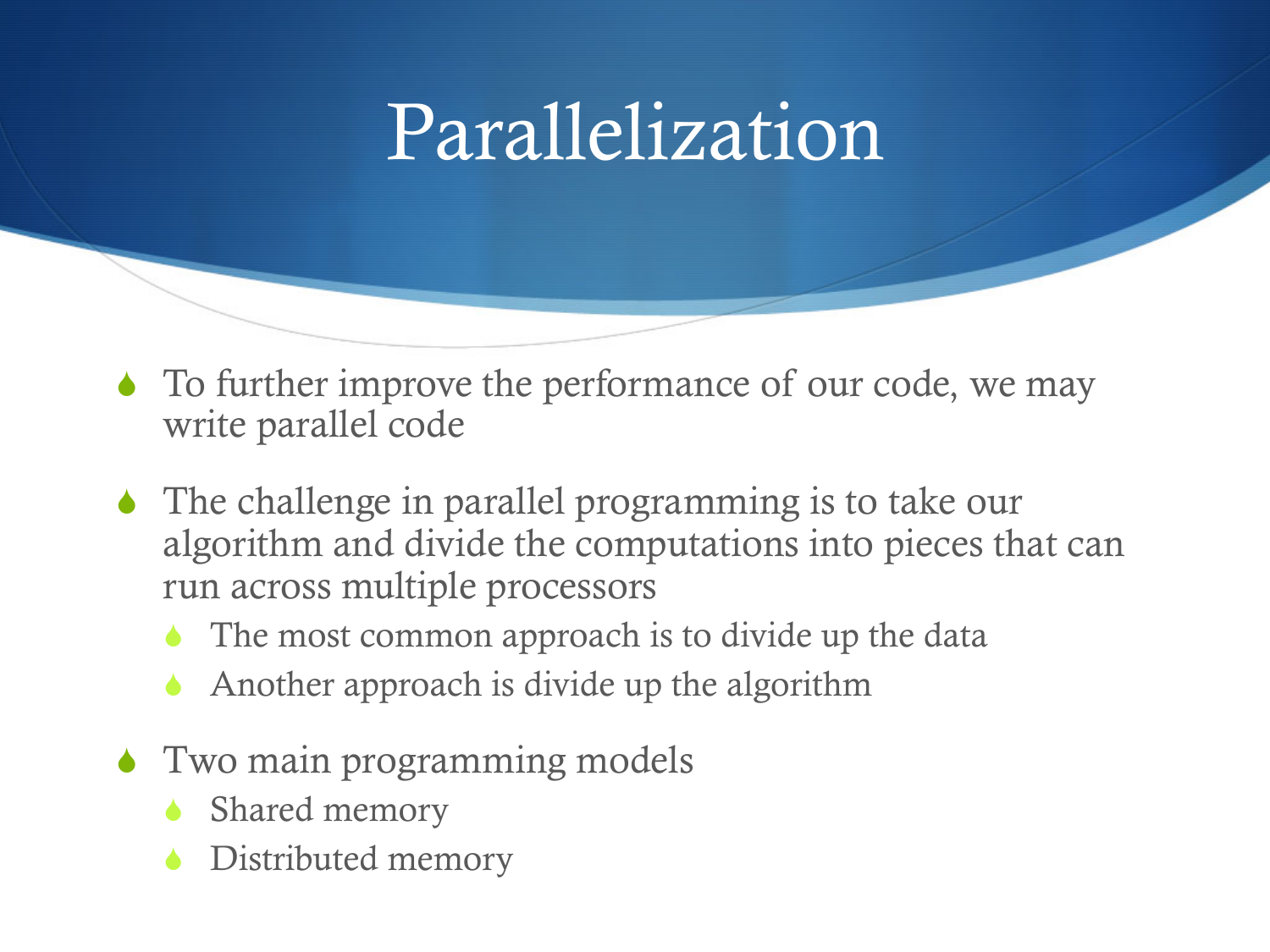#### Common Scenario



*Figures courtesy of Peter Graham*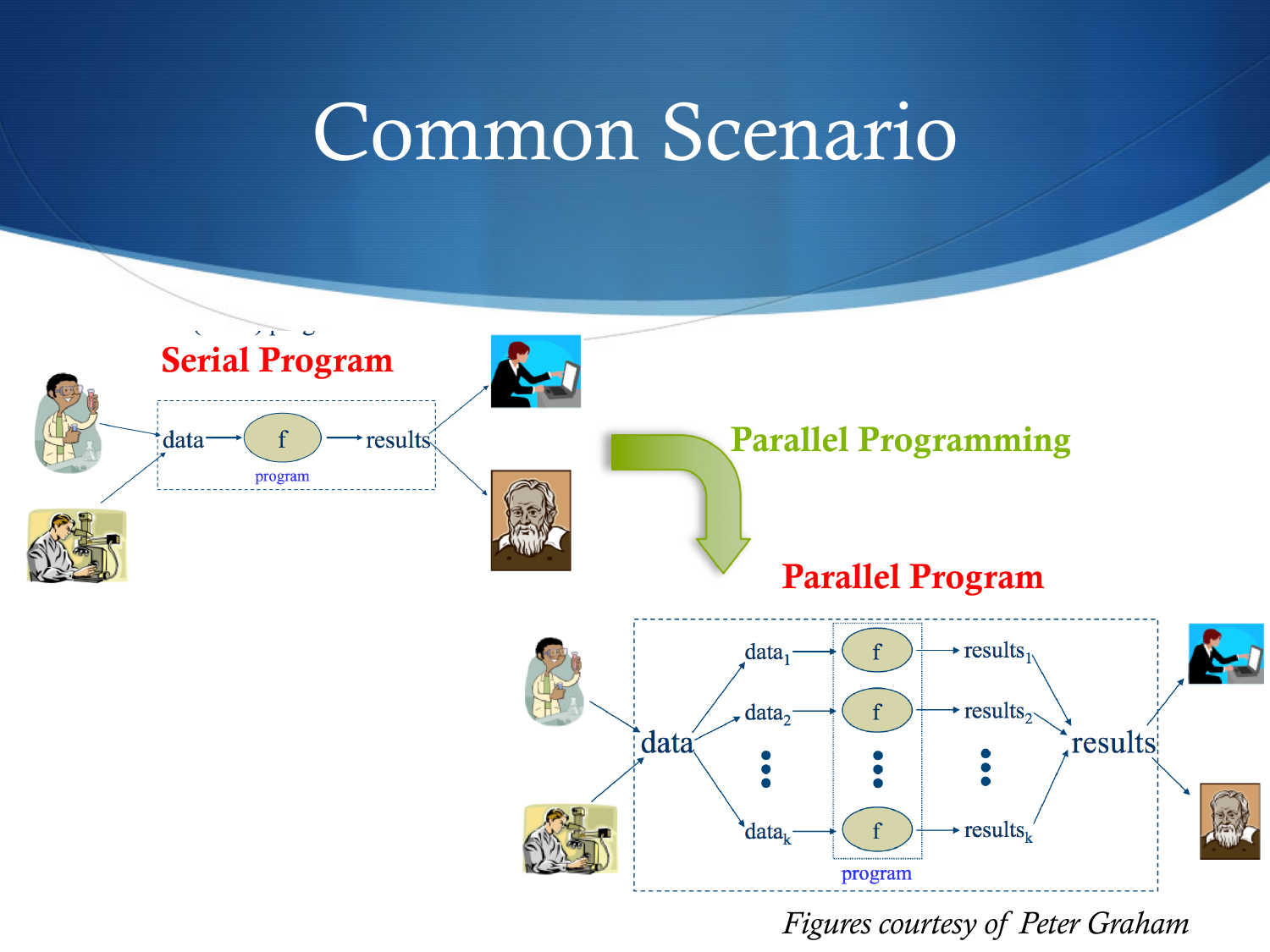#### Shared Memory Model



- $\bullet$  Scale up to a single node
	- $\bullet$  E.g. 12 cores on Grex or 2048 cores on Hungabee
	- S Familiar environment
	- Limited scalability
- Programming tools
	- Automatic parallelization
	- Pthreads
	- OpenMP
	- Clik Plus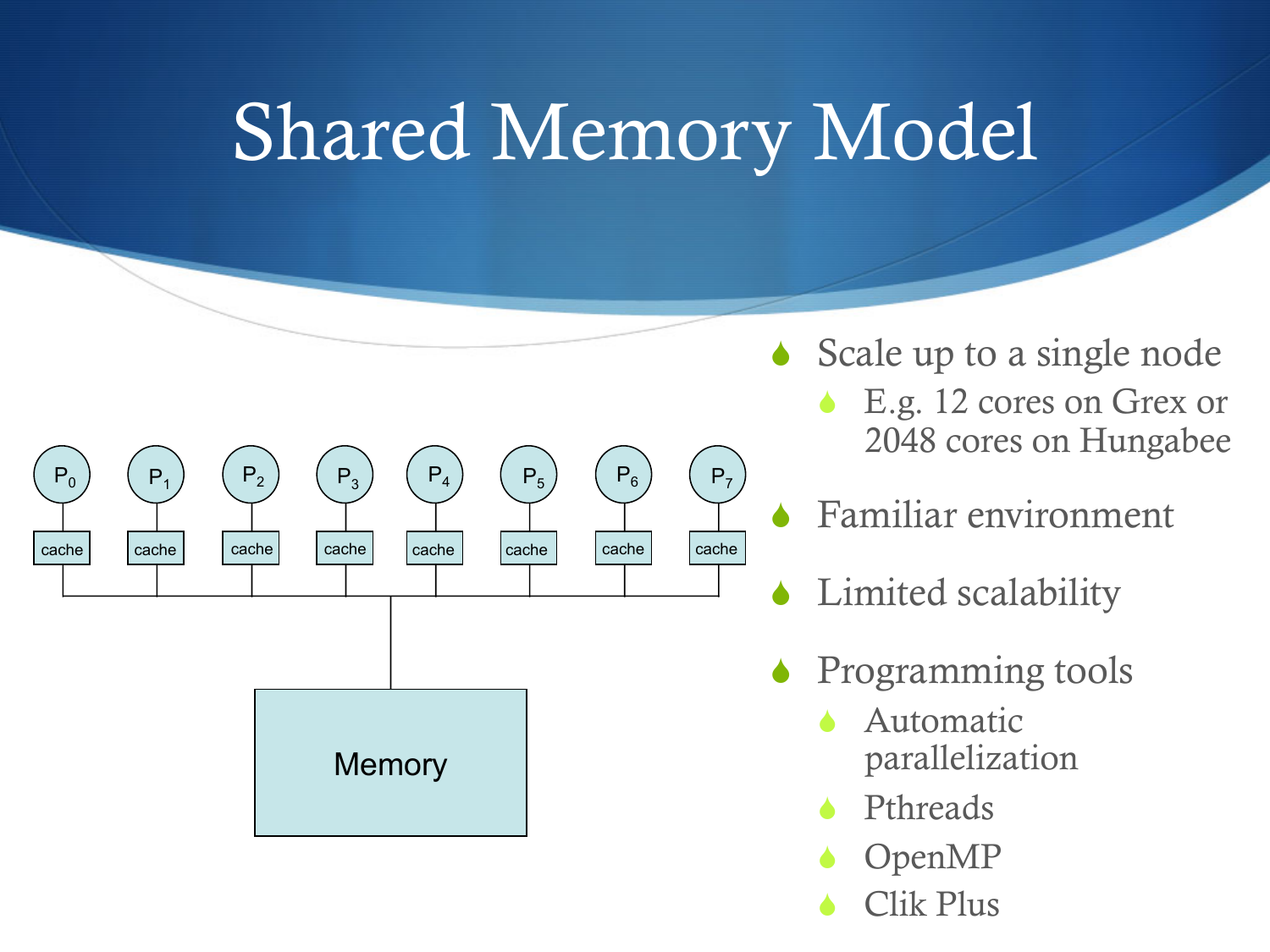#### Distributed Memory Model



- Scalable and inexpensive
	- Can run from 1 to 1000's of cores within **WestGrid**
- Limited memory per core
- Often harder to program
- Use MPI (Message Passing Interface) to program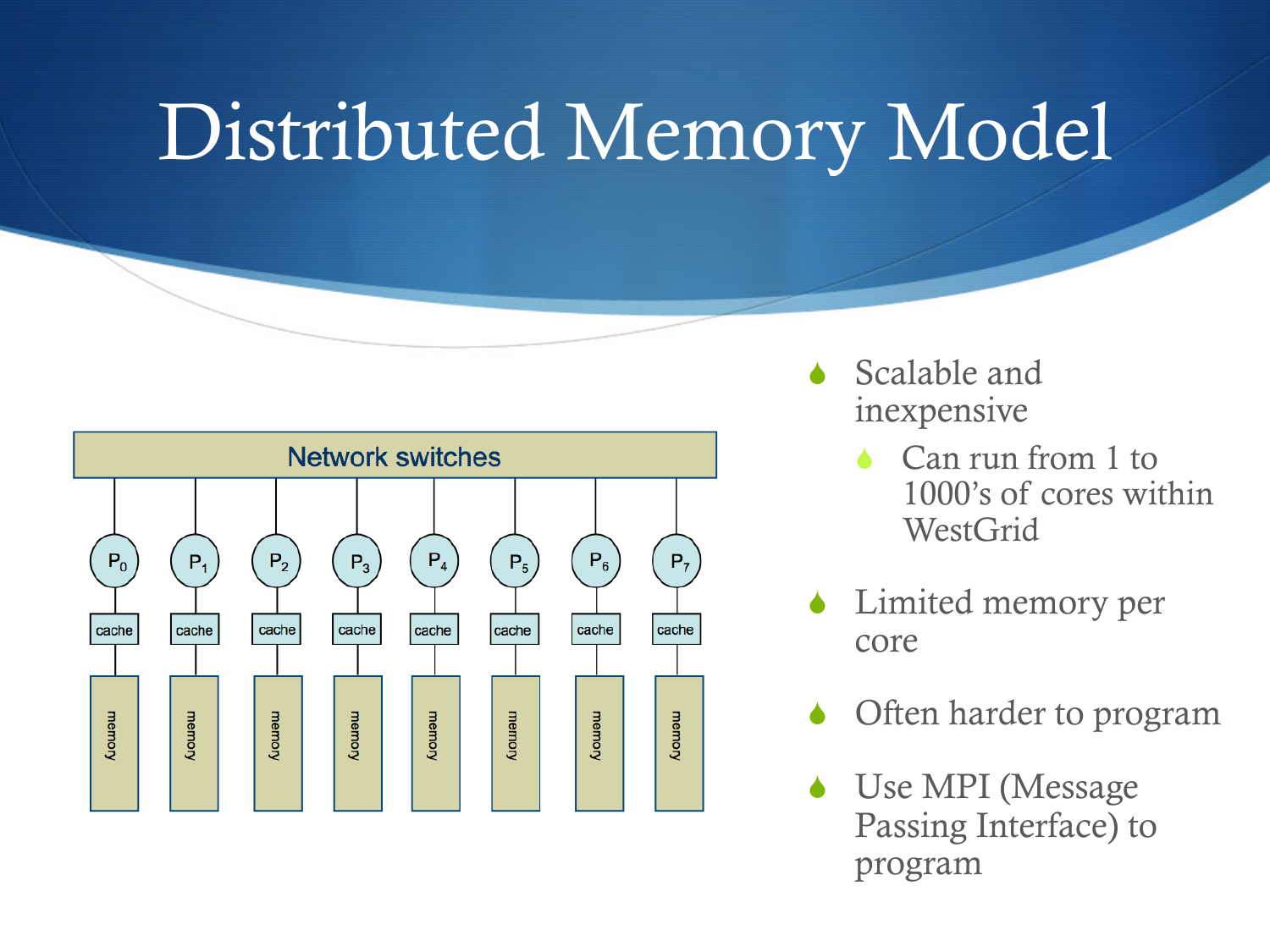#### Hybrid Model



- $\triangle$  Becoming more important
	- $\bullet$  E.g. manycore, accelerators
- **More** programming effort

Best of both?

 $\blacklozenge$  Flexible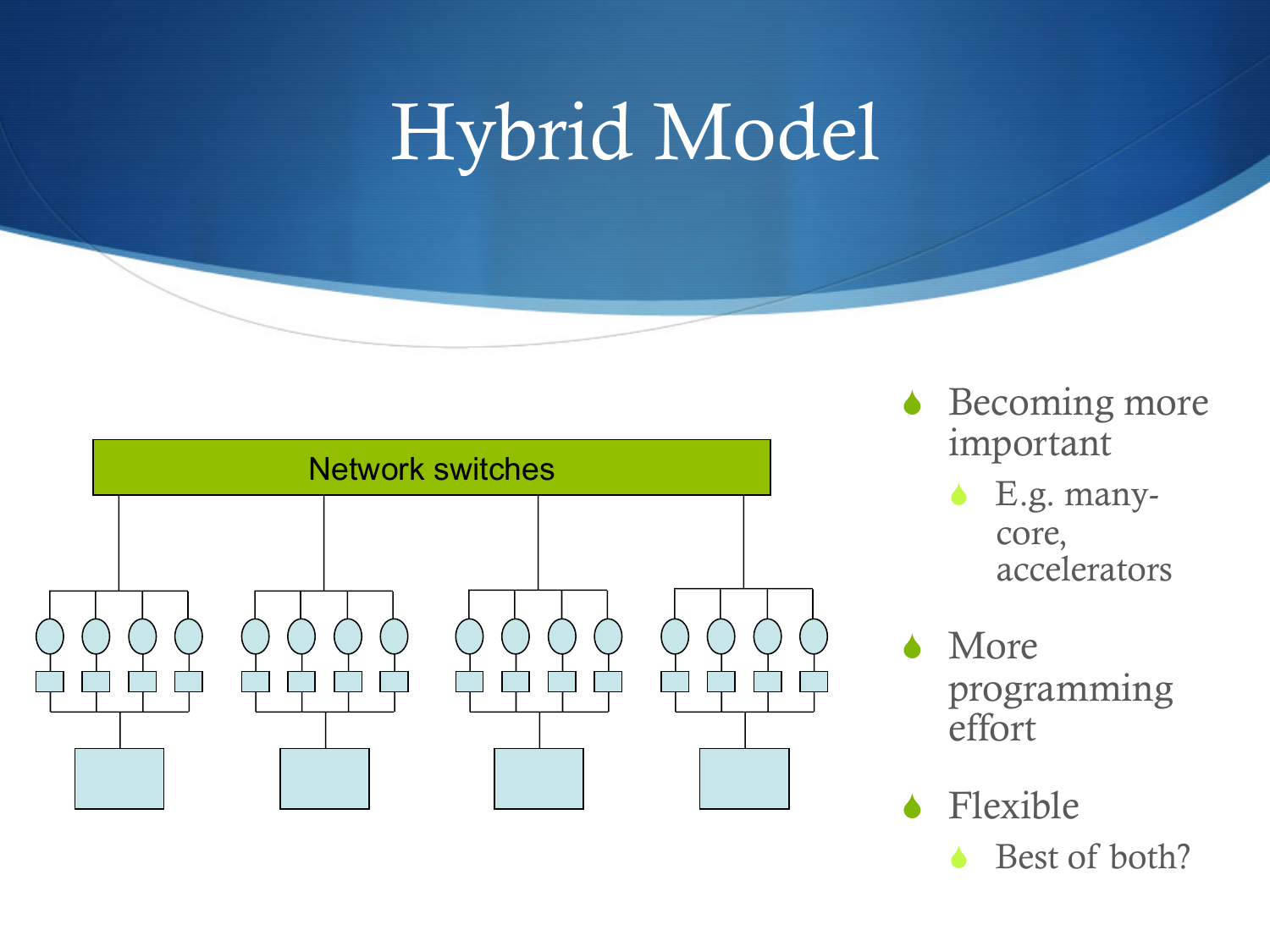#### Summary

- $\bullet$  Strategies for optimizing code:
	- $\bullet$  Use compiler flags
		- Test and see what works for your code
	- Ask the compiler and/or use a profiler
		- $\bullet$  Optimize hot spots (iteratively)
	- Use existing libraries for common routines
	- Parallelize
- $\triangle$  Documentation
	- Use man pages for the compilers: **man icc, man ifort, man gcc**
	- $\bullet$  www.westgrid.ca/support
	- Ask WestGrid Support